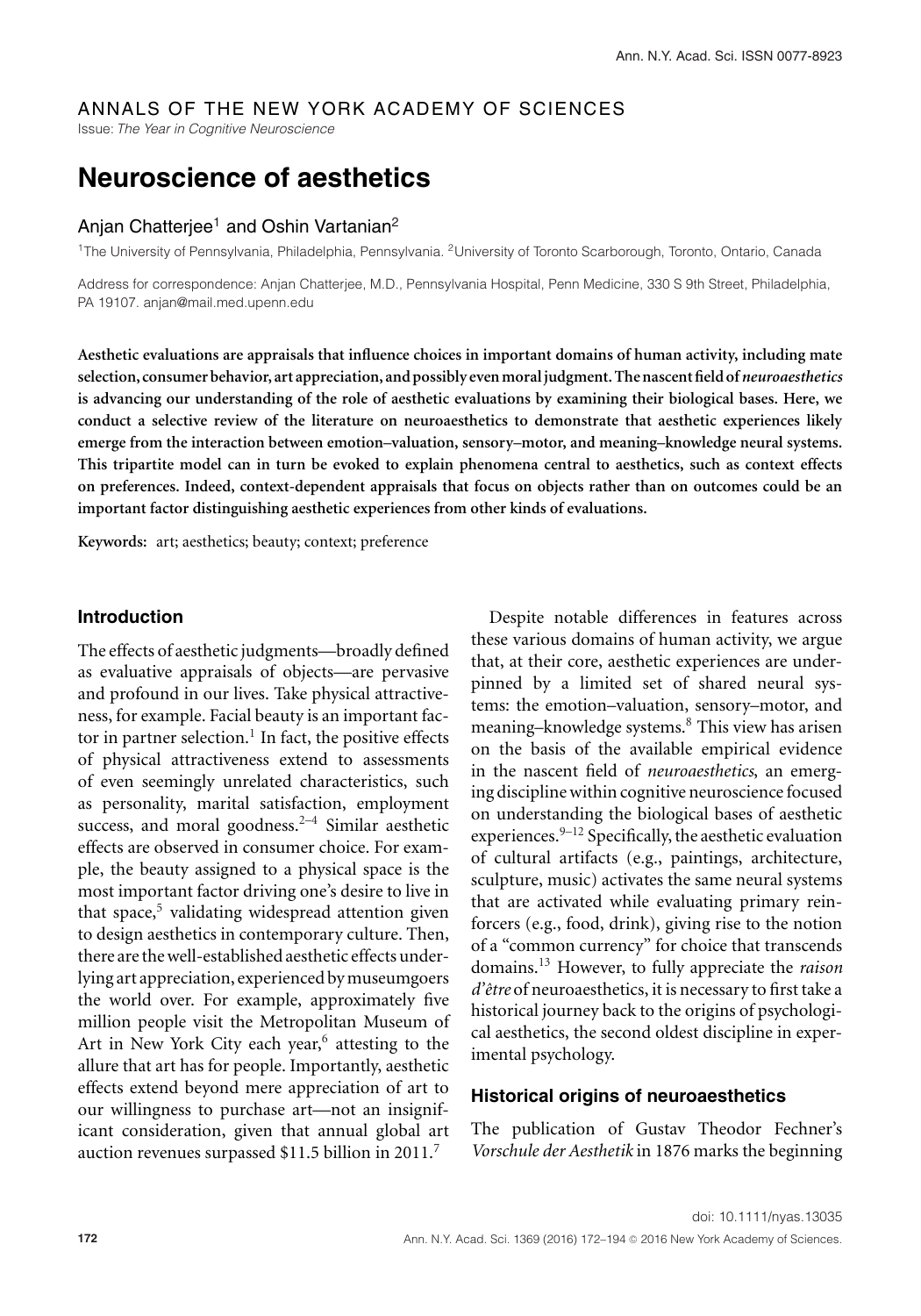of psychological aesthetics.14,15 As a psychophysicist, Fechner worked under the assumption that a correspondence exists between the physical properties of stimuli and the sensations that they cause. It is important to emphasize that, in Fechner's time, it was not possible to directly observe neural processes that mediate the relationship between physical properties of stimuli and their psychological consequences (e.g., sensations). Nevertheless, cognizant of the role that they play in the mechanisms he was trying to unearth, Fechner distinguished between *outer* and *inner psychophysics*: whereas outer psychophysics involves the relationship between variations in the physical properties of stimuli and the sensations that they cause, inner psychophysics involves the relationship between those sensations and the neural activities that underlie them. In this sense, Fechner was truly ahead of his time in anticipating one of the main goals of modern neuroscience, which involves establishing correspondences between neural and mental processes.<sup>16,17</sup>

Recent advances in cognitive neuroscience have made it possible to realize the full spectrum of research possibilities that Fechner envisioned well over a century ago. Here, it is important to emphasize that the aim of neuroaesthetics is not to reduce aesthetic experience to its biological bases. Rather, the pursuit is motivated by an appreciation of Aristotle's classic framework for understanding the causes of human behavior. Specifically, Aristotle argued that to fully understand the causal structure of any phenomenon it is necessary to understand it along four different strands.<sup>18,19</sup> Understanding a phenomenon's *efficient* causes means understanding the triggers that generate or prevent its effect from occurring. For example, does the mere presentation of a face trigger an aesthetic evaluation? Understanding its *final* causes involves functional explanations that address purposive questions, such as what the effect is supposed to accomplish. *Formal* causes are models that specify the transition from efficient causes to final causes (i.e., the system of relationships). Finally, *material* causes are explanations of the substrates that give rise to it. Although, by virtue of its focus on the biological bases of aesthetic experiences, neuroaesthetics is concerned with material causes, our review will demonstrate that its purview extends to all four causes in an effort to build a more complete understanding of aesthetic experiences.<sup>12</sup>

Fechner's ideas continue to exert a strong influence on research in empirical aesthetics today, including neuroaesthetics. ${}^{15,17}$  These influences are most strongly exhibited by two prevalent research trends. First, Fechner advocated strongly for an experimental aesthetics "from below," suggesting that one's focus should be on studying the effects of stimulus-driven bottom-up processes on sensation, perception, and judgment. This trend is reflected in the designs of many contemporary studies wherein specific stimulus features are manipulated systematically to quantify their effects on aesthetic experiences. Second, since Fechner, there has been a push by major thinkers in the field to discover a finite set of universal laws that govern people's aesthetic interactions with objects.20,21 Recently, however, both of these historical trends have been extended by researchers who increasingly focus on quantifying the effects of contextual and historical influences on aesthetic experiences. $22$  In addition, both of these trends are reflected in the pioneering work of Semir Zeki, credited for introducing the term "neuroaesthetics" into scientific discourse.<sup>23,24</sup>

Because a significant portion of the evidential base for neuroaesthetics has emerged from brain imaging studies—in particular functional magnetic resonance imaging (fMRI)—it is important to highlight some of the basic limitations of this approach. First and foremost, by and large neuroimaging techniques generate correlational data. As such, when used in isolation, they do not allow one to make causal inferences about neural function. To do so, it is necessary to triangulate findings across multiple methodological approaches, including behavioral, electrophysiological, and lesion studies.<sup>25</sup> Second, fMRI is a measure of neuronal mass activity, making inferences about the involvement of specific processes driven by specific classes of neurons problematic.<sup>26</sup> Finally, many of the neuroimaging studies to date have relied on the analytic method of subtractive contrasts, meaning that the activations reveal relative rather than absolute differences in relation to experimental manipulations. This is not necessarily a shortcoming if the research question involves testing for relative differences, but it does become an issue if the presence versus absence of a process must be inferred.<sup>27</sup> Indeed, researchers have recently relied on increasingly fine-tuned analytic techniques for making inferences about mental processes.28,29 With this in mind, we are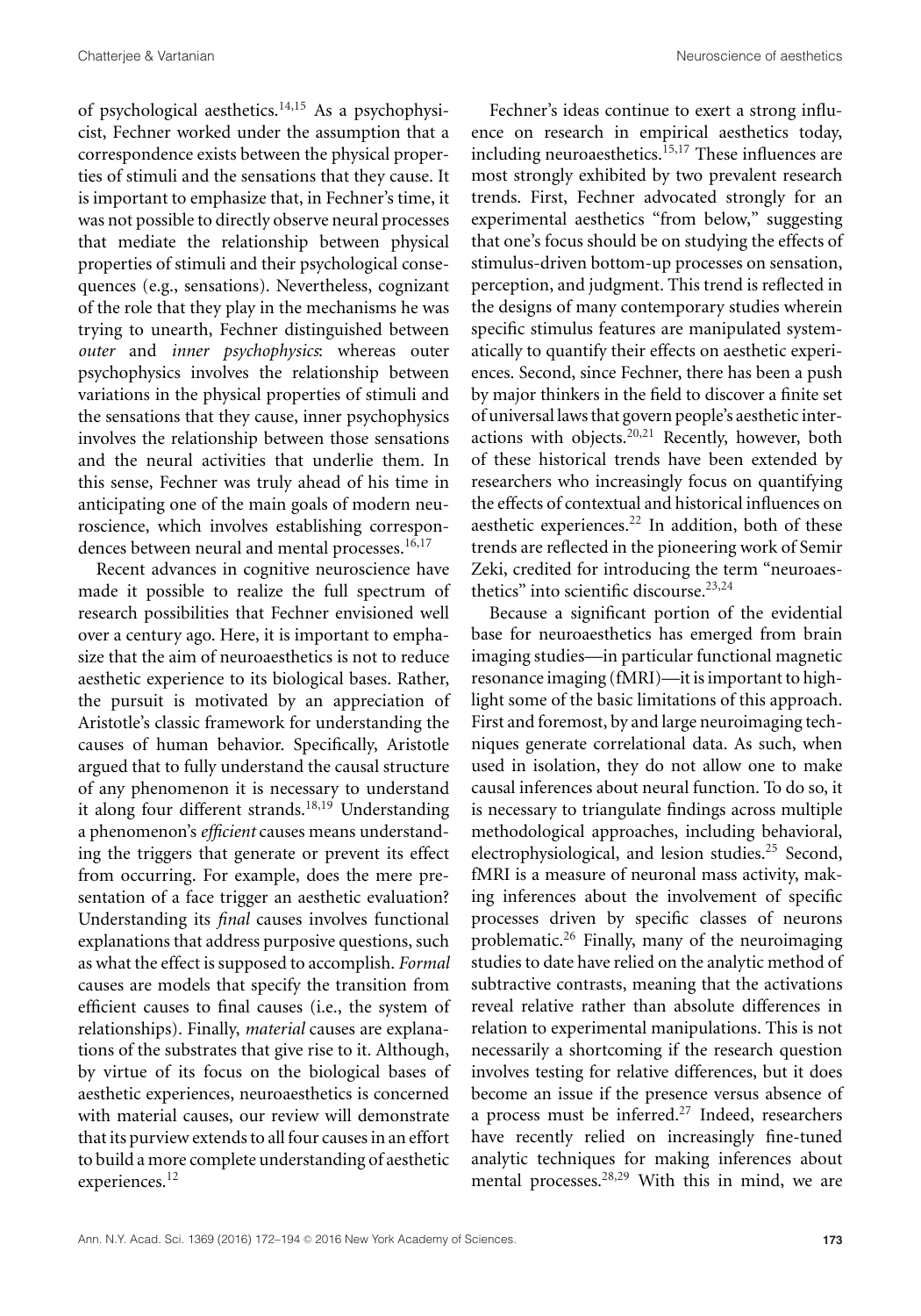ready to begin our journey through the extant literature.

#### **The aesthetic triad**

#### *Emotion–valuation*

Given the importance of facial beauty in human interactions, much research has focused on understanding its effects on human behavior. From an evolutionary perspective, physical attractiveness, including facial beauty, may signal fertility, gene quality, and health, $30-33$  as reflected in the preference both sexes express for attractive people as partners.34–37 Importantly, however, recent evidence suggests that, aside from stable developmental cues such as masculinity that drive attractiveness judgments (of men among women), short-term variable health cues such as skin color also play important roles in judgment, as do other traits, such as perceived intrasexual competitiveness.<sup>38-40</sup> In other words, what is deemed an attractive face appears to reflect the interplay between multiple factors, some of which are developmentally stable whereas others are plastic and likely context specific.

Researchers have also investigated the neural systems that underlie evaluations of facial beauty. An early positron emission tomography (PET) study demonstrated that rating faces on attractiveness increased regional cerebral blood flow in a network including the frontal cortex, the frontotemporal junction, the orbitofrontal cortex (OFC), the caudate nucleus, and the visual cortex. $41$  The authors argued that the involvement of these regions was a specific example of their more general role in evaluative judgments involving an affective component. In other words, attractive faces were rewarding stimuli that elicited emotional responses. Several subsequent fMRI studies have confirmed this interpretation, linking attractiveness judgments to a number of structures implicated in evaluative judgment or reward processing, including the nucleus accumbens, the dorsal striatum, and the OFC.<sup>42-44</sup> In fact, a system involving the orbitofrontal and striatal neurons may underlie valuation of rewards irrespective of the modality giving rise to the rewarding stimuli.<sup>13</sup> In this sense, attractive faces could be considered just one example of rewarding stimuli that elicit activation in these regions.

A similar picture emerges when we broaden our focus beyond beautiful faces to also include other stimuli capable of producing positive-valence appraisals. For example, Brown and colleagues conducted a large quantitative meta-analysis of 93 fMRI and PET studies of positive-valence appraisal across sensory modalities, with the aim of highlighting regions reliably activated by the appraisal of the valence of perceived objects in the visual, auditory, gustatory, and olfactory domains.<sup>45</sup> The researchers intentionally focused on different sensory modalities because they were motivated to find core processes underlying aesthetic evaluation. In addition, within each modality they included a wide range of stimuli. For example, within vision, they selected studies that involved evaluations of pictures, artworks, images of food, erotic images, and images of loved ones (such as infants and romantic partners). Their results demonstrated that the region activated most consistently across all four modalities was the right anterior insula—a region in the brain's core affective system strongly associated with visceral perception and the experience of (negative) emotions (Fig. 1).  $46,47$  The authors argued that, at its core, aesthetic judgment consists of the appraisal of the valence of perceived objects. In addition, the neural system deployed for this purpose likely originally evolved for the appraisal of objects of survival advantage (e.g., food), and was later co-opted for the experience of objects that satisfy social needs, such as artworks.

Activation of the same region of the brain is necessary but not sufficient evidence to claim that a common currency underlies preference in different modalities or for different objects. Advances in imaging methods allow interrogation of patterns of activity to determine if different objects can be classified by their patterns of activation within a region. Using such analytic techniques, Pegors and colleagues examined the neural response to faces and places.<sup>28</sup> They found evidence for a common currency for preference in the ventromedial prefrontal cortex but selective activation for facial attractiveness in the lateral OFC, suggesting that the brain harbors neural systems for common and for domain-specific evaluations.

An interesting finding emergingfrom the work on faces and artworks is that the pleasure that people derive from looking at beautiful objects automatically taps into our general reward circuitry.<sup>48</sup> For example, attractive faces activate the fusiform face area (FFA) and parts of the ventral striatum, even when people are not thinking explicitly about the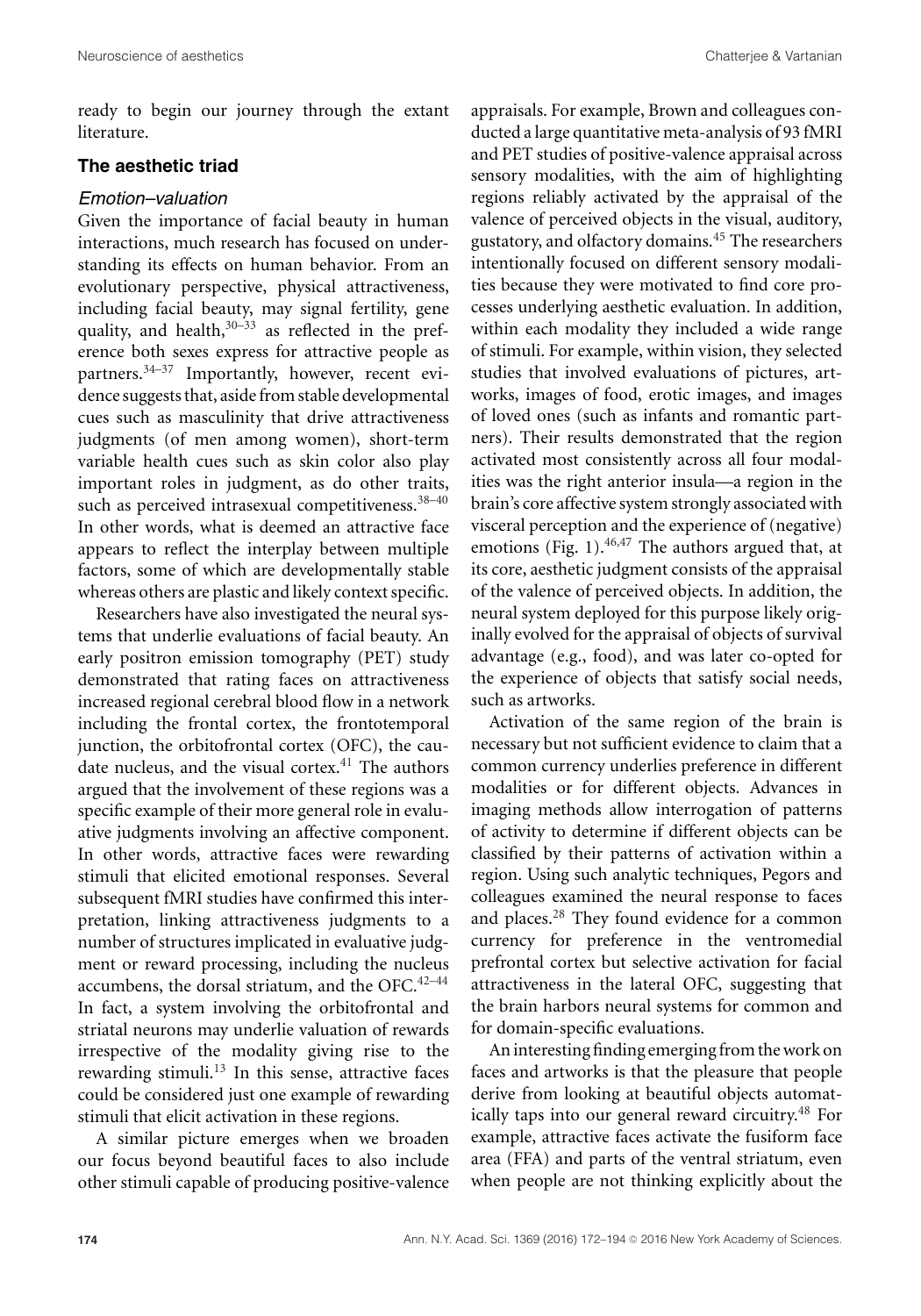

**Figure 1. Key brain areas for the mental representations of emotion. The ventral system for core affect includes two closely connected circuits that are anchored in the orbitofrontal cortex (the entire ventral surface of the front part of the brain lying behind the orbital bone above the eye; (C)). The more sensory system involves the lateral sector of the orbitofrontal cortex (OFC) and includes the lateral portions of BA 11 and 13, BA 47/12 (A and C, purple). It is closely connected to the anterior insula (D, yellow) and the basolateral (BL) complex in the amygdala (D, rose in the ventral aspect). The visceromotor circuitry includes the ventral portion of the ventromedial prefrontal cortex (VMPFC), which lies in the medial sector of the OFC (A, B, and C, blue) and includes medial BA 11 and 13 ventral portions of BA 10, as well as BA 14, where the medial and lateral aspects of OFC connect; the VMPFC is closely connected to the amygdala (including the central nucleus (D, rose in the dorsal aspect)) and the subgenual parts of the anterior cingulate cortex involving the anterior aspects of BA 24, 25, and 32 on the medial wall of the brain (ACC (B, copper and tan)). The dorsal system is associated with mental state attributions, including the dorsal aspect of the VMPFC corresponding to the frontal pole in BA 10 (B, maroon), the anterior ACC (peach), and the dorsomedial prefrontal cortex (DMPFC) corresponding to the medial aspects of BA 8, 9, and 10 (A and B, green). The ventrolateral prefrontal cortex (VLPFC) is shown in red (A). Also shown for reference are the thalamus (B, light pink), the ventral striatum (D, green), and the middle frontal gyrus in the dorsolateral prefrontal cortex (A, orange). Reprinted, with permission, from Ref. 46.**

attractiveness of the faces. $49,50$  Along similar lines, it is important to note that structures involved in visual perception can also contribute to the computation of value and preferences. For example, not only is the parahippocampal gyrus (PPA) involved in scene perception, but its activity while viewing scenes is correlated with pleasure.<sup>51</sup> Specifically, Biederman and colleagues observed that cortical --opioid receptor density is greatest in those parts of the ventral visual pathway that process "stimuli that contain a great deal of interpretable information."<sup>52</sup> This suggests that the experience of aesthetic pleasure might arise from the interplay between brain structures that underlie perceptions of specific stimuli (e.g., PPA for scenes) and the distribution of relevant neurotransmitters in the cortex. Importantly,

the interpretation of this and similar findings must be accompanied by caution in order to avoid reverse inference, because neurotransmitter systems and brain structures typically subserve multiple mental functions. Nevertheless, the issue of how much and what kind of valuation occurs in sensory cortices is an area of active inquiry and holds great promise for advancement in the field of neuroaesthetics.

#### *Sensory–motor*

Aesthetic evaluation can engage regions of the brain that underlie sensation and perception. This inference was borne out by a recent quantitative meta-analysis based on 15 fMRI studies that involved viewing of paintings, regardless of task instructions.<sup>53</sup> The results demonstrated that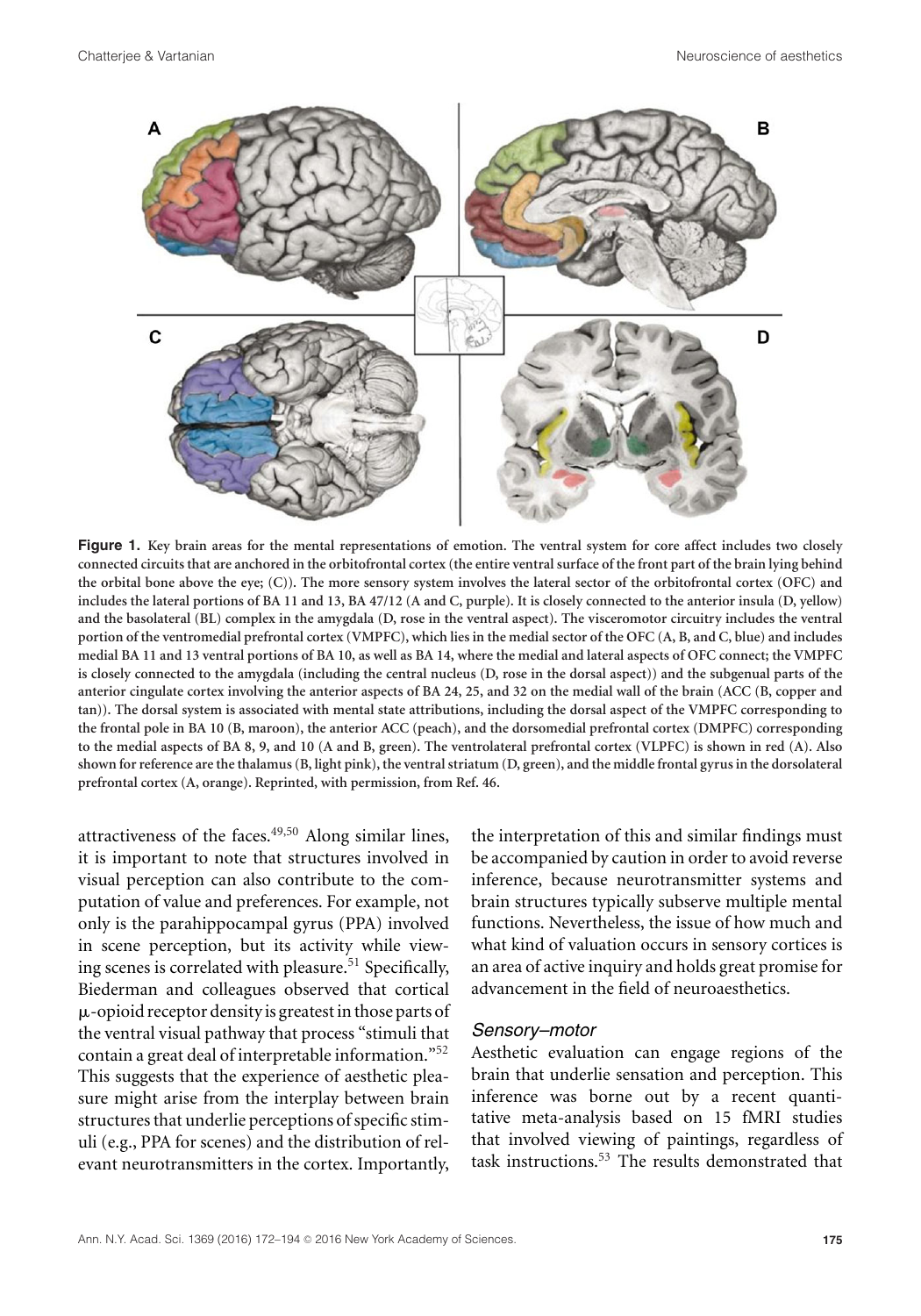viewing paintings activated a distributed network of structures in the brain, each likely contributing a specific component to the overall experience of viewing artworks. Perhaps not surprisingly, viewing paintings activated regions in the visual cortex, including the lingual gyrus and the middle occipital gyrus, as well as the fusiform gyrus. These activations can be attributed to the processing of various early, intermediate, and late visual features of the stimuli embedded within paintings, including orientation, shape, color, grouping, and categorization.54–56 Although not located in the occipital lobes, the inferior temporal cortex has a well-established role in visual representation of form and color<sup>57</sup> and likely contributes to these processes while viewing paintings as well. Additional activation was also observed in the precuneus, likely due to the visuospatial exploration of pictorial stimuli.<sup>58,59</sup> The role of the visual cortex in aesthetic experience is further supported by activation in visual motion area MT+ when subjects view dynamic paintings that evoke a subjective sense of movement, such as Van Gogh's work.<sup>60</sup>

The meta-analysis also revealed activation in the fusiform gyrus and the PPA. The fusiform gyrus is involved in object perception and recognition, and its activation likely represents the detection of objects within paintings (e.g., faces).  $61,62$  In turn, the PPA is involved in the perception and recognition of places, $63$  which explains its involvement while viewing paintings rich in representations of scenes (e.g., landscapes). Also activated was the anterior temporal lobe (i.e., superior temporal gyrus), a region within the temporal lobes involved not just in semantic memory—including our knowledge of objects—but also in higher-order conceptual integration of information in relation to objects (e.g., how does a knife function?).  $64-66$  Its activation while viewing paintings suggests that the perception of paintings might trigger higher-order semantic analysis of the represented objects beyond mere recognition.

Just as in the meta-analysis by Brown and colleagues,<sup>45</sup> viewing paintings also activated structures involved in emotion and/or reward processing, including the anterior insula bilaterally, as well as the putamen, a structure in the basal ganglia reliably activated by the anticipation of rewards. $67$  Its involvement in viewing paintings could signal their perceived rewarding properties.

Aside from activating regions of the brain that underlie sensations and perceptions, viewing paintings that depict actions can also engage the motor system. This engagement taps into the extended mirror neuron system. First discovered in a region of the macaque monkey's premotor cortex, mirror neurons were found to respond both when the monkey performed an action and when it observed a similar action being performed by another agent.<sup>68</sup> A similar system that extends beyond the motor cortex has since been discovered in humans.<sup>69</sup> This system is engaged when people infer the intent of artistic gestures or observe the consequences of actions, such as in the cut canvases of Lucio Fontana. This subtle motor engagement represents an embodied element of our empathetic responses to visual art.70,71

A recent study by Ticini and colleagues presents some of the strongest evidence in support of the hypothesis that there is a close mirroring of motor activity between art production and art reception.<sup>72</sup> They asked their participants to rate pointillist-style paintings featuring discernible brushstrokes on a liking scale. Each painting was preceded by either a compatible prime consisting of a static image depicting a hand holding a paintbrush with precision, an incompatible prime depicting a hand holding a power grip, or a control prime depicting a hand resting palm down on a table. The authors hypothesized that if action simulation were causally involved in art perception, then participants would like the artwork in the compatible condition the most. This hypothesis was supported, suggesting that involuntary covert painting simulation on behalf of perceivers contributes to aesthetic appreciation.

Indeed, Freederg and Gallese have argued that our understanding of aesthetic experiences would be incomplete without seriously taking into consideration the role of the mirror neuron system in the process.<sup>73</sup> Empathetic responses to paintings engage our emotional circuitry, mirroring the emotions expressed in artwork.<sup>70,73</sup> Their view challenges some historical approaches in empirical aesthetics that give the cognitive apparatus a primary driving role in aesthetic experiences.<sup>74</sup> Interestingly, to the extent that artists are consciously or unconsciously aware of viewers' body-induced emotional and felt motoric responses to artworks, this knowledge can in turn be used to produce viscerally engaging art.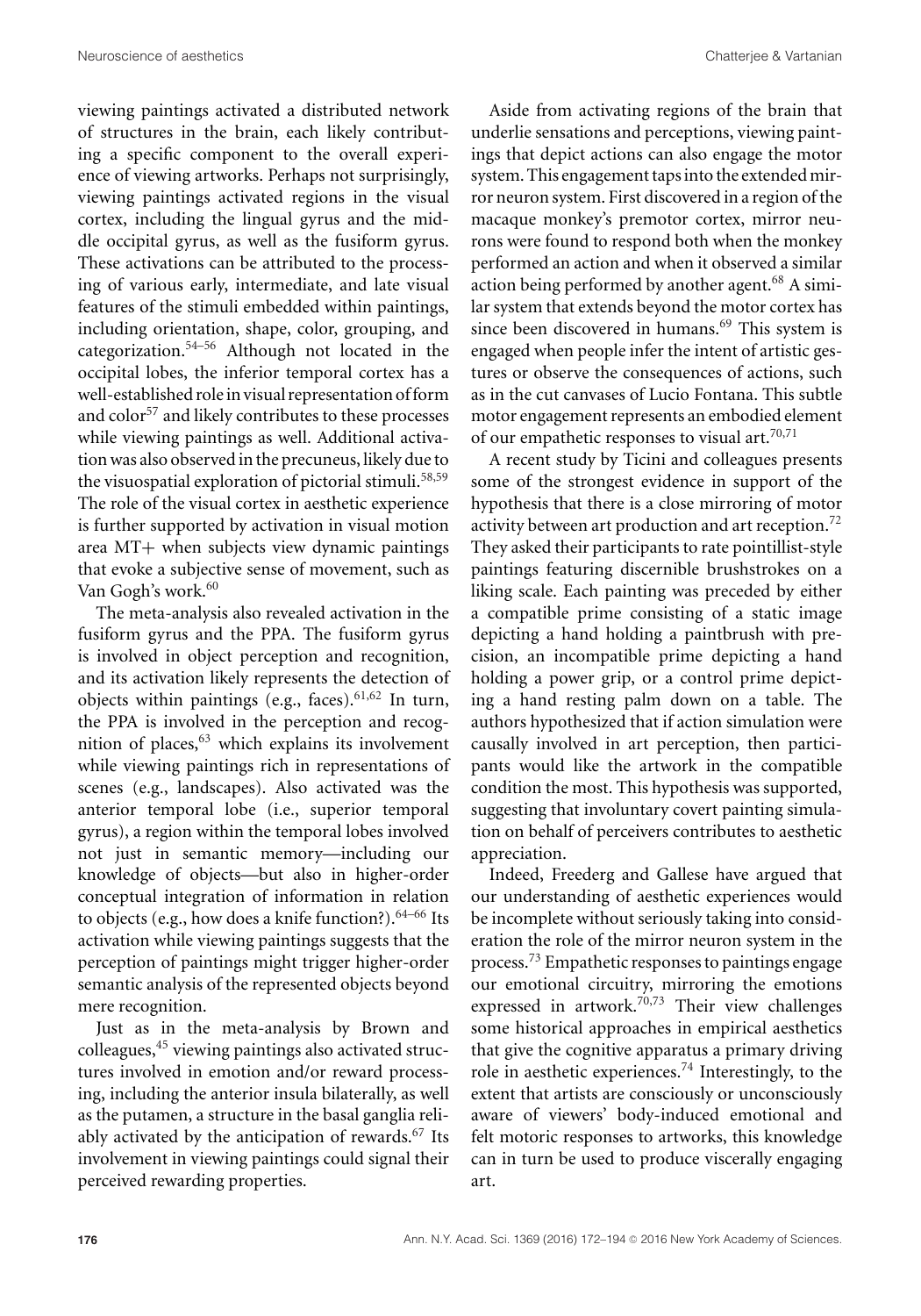#### *Meaning–knowledge*

There is growing evidence that top-down processes in the form of meaning and knowledge exert strong influences on aesthetic experience. For example, original artworks are valued more than copies,<sup>75</sup> consistent with our intuitive dislike for forgeries. This observation suggests that our experience of art is influenced by factors beyond its perceptual qualities and involves the context within which it is processed. Along similar lines, knowing the title of an artwork facilitates greater engagement with and deepening of aesthetic experiences,<sup>76,77</sup> presumably by guiding how the content of the artwork is processed.

Recently, that issue was tackled directly by Gerger and Leder,<sup>78</sup> who presented subjects with artworks accompanied by three different title types: semantically matching, semantically nonmatching, and an "untitled" control condition. According to fluency theory, $79,80$  positive aesthetic experiences are driven by processing ease. Accordingly, semantically matching titles in which the titles reference the content of the paintings in an unambiguous manner can be considered fluent because they facilitate processing, whereas the reverse would be true for semantically nonmatching titles. In addition, while subjects viewed artworks, the researchers also obtained facial electromygraphic (fEMG) recordings over the *M. corrugator supercilii* and *M. zygomaticus* major muscles to measure subtle changes in emotional and cognitive processing. Liking ratings were higher in the matching and control conditions than in the nonmatching condition. However, only in the matching condition was *M. zygomaticus* more strongly activated. This finding shows that, in the matching (i.e., fluent) condition, higher aesthetic ratings are associated with positive emotions, suggesting a possible causal mechanism for how entitling affects preference.

Several investigations have examined the neural correlates of the effects of context on aesthetic experience. Kirk and colleagues presented subjects in the fMRI scanner with abstract images that were labeled as having been sourced from a prestigious Danish museum (Louisiana) or computer generated.<sup>81</sup> Subjects rated the images as aesthetically more pleasing if they were thought to be from the museum than if they thought they were computer generated. This preference was accompanied by greater neural activity in the medial OFC and ventromedial prefrontal cortex, regions strongly associated with the experience of reward and emotion. In addition, thinking that a painting was from a museum also produced greater activity in the temporal pole and entorhinal cortex. This suggests that contextual information can activate memories that in turn modulate levels of visual pleasure.

Another study presented subjects with paintings from the Museum of Modern Art (MoMA) that were labeled as being either from the MoMA or from an adult education center. $82$  The results revealed greater neural activation in the left precuneus and superior and inferior parietal cortex for the MoMA condition compared to the control condition. When taking the aesthetic preference for a painting into account, the MoMA condition elicited higher involvement of the right precuneus, bilateral anterior cingulate cortex, and temporoparietal junction. Of particular interest is the activation observed in the precuneus, which was also involved in the study by Huang and colleagues where subjects viewed portraits that were labeled as authentic Rembrandts or fakes.<sup>83</sup> In that study, authentic portraits evoked greater OFC activity, whereas fakes evoked neural responses in the frontopolar cortex and the right precuneus. This suggests that the precuneus is sensitive to the way in which objects are labeled (i.e., framed). Similarly, Lacey and colleagues found that the ventral striatum, the hypothalamus, and the OFC were activated more when subjects viewed images that were easily recognizable as works of art compared to images that were matched with the art images in terms of content, suggesting that the status of an image as a work of art irrespective of its visual content can activate the reward system in the brain.<sup>84</sup> These studies suggest that what we attend to in the course of aesthetic interactions with artworks is strongly affected by our knowledge of compositional strategies, stylistic conventions, and practices.<sup>85</sup> In other words, the extent to which we are able to distill the semantic properties of artworks beyond merely their sensory qualities affects the engagement of neural systems in the service of aesthetic experiences.

*Aesthetic experience as an emergent property* We have laid out a description of various types of aesthetic phenomena that can be loosely grouped under emotion–valuation, sensory–motor, and meaning–knowledge neural systems (Fig. 2). According to this model, aesthetic experiences are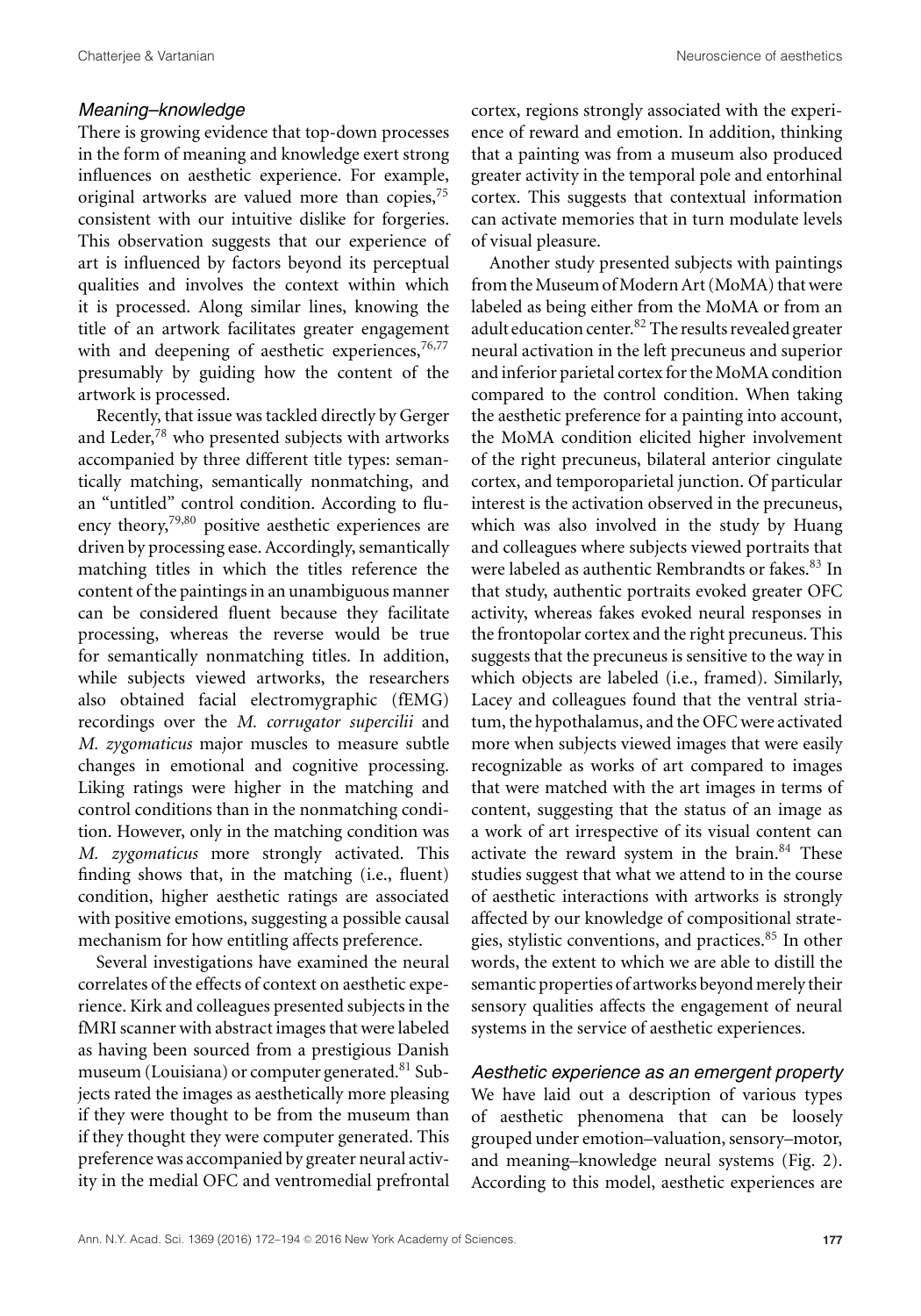

**Figure 2. The aesthetic triad. According to our framework, aesthetic experiences are an emergent property of the interaction of the sensory–motor, emotion–valuation, and knowledge– meaning neural systems. Reprinted, with permission, from Ref. 8.**

emergent mental states arising from the interaction of the aforementioned three neural systems. In addition, the mechanisms by which these systems influence one another in aesthetic experiences likely mimic their interactions in nonaesthetic engagements with objects.

According to our model, aesthetic experiences can encompass explicit aesthetic judgments, but are not limited to them. This is consistent with the model of aesthetic experience proposed by Leder and colleagues, which also distinguishes between aesthetic judgments and aesthetic emotions as two independent outputs of a system that underlies aesthetic experience: whereas aesthetic judgments arise from the evaluation of one's interpretation of an object (i.e., understanding), aesthetic emotions reflect the subjective ease with which an object was processed.<sup>86</sup> This explains why it is possible to have an aesthetic experience in the absence of explicit evaluation. Specifically, aesthetic emotions, as byproducts of how we interact with objects, can lead to aesthetic experiences without the necessity of explicit judgment.

Our integrated view builds on models that frame aesthetic experiences as the products of sequential and distinct information-processing stages, each of which isolates and analyzes a specific component of a stimulus (e.g., artwork).<sup>54,86</sup> Historically, this sequential approach has proven useful for isolating

the neural systems that underlie distinct aspects of information processing in the service of aesthetic experiences. For example, in the domain of visual art, distinct aspects of our early perceptual processing have been mapped onto specific parts of the temporal lobes, such as motion in area V5. However, recent evidence suggests that these three systems can interact early in the service of forming an aesthetic judgment, rather than exerting their effects sequentially. For example, electroencephalographic (EEG) evidence suggests that sensory (bottom-up) and contextual (top-down) integration occurs within 200–300 ms of seeing an artwork. $87$ 

Importantly, the three systems need not necessarily contribute to aesthetic experiences in equal measure. Some aesthetic phenomena can be explained without any reference to emotion, $74$  and aesthetic responses tomathematicswould appear to be devoid of sensations.<sup>88</sup> Nevertheless, it appears that under certain conditions even seemingly highly intellectual and abstract stimuli can engage the brain's reward system. For example, Zeki and colleagues have recently shown that, among mathematicians, the experience of mathematical beauty correlates parametrically with activity in the medial OFC, a region activated by other sources of beauty.<sup>89</sup> These findings suggest that we have much to learn about the contribution of the meaning–knowledge system to aesthetic experiences. In part, this might be because the meaning–knowledge system has a relatively more distributed representation throughout the brain than do the emotion–valuation and sensory–motor systems. In addition, the representations of meaning and knowledge likely vary greatly across individuals, cultures, and historic epochs, $22$ which in turn would introduce more variability in the neural representation of those factors.

In addition, our current understanding of the neural systems that underlie aesthetic emotions is limited by the study of generally mild and pleasant aesthetic encounters, despite the fact that people are known to experience aesthetic emotions that can vary greatly in valence and/or intensity (e.g., horror, disgust). Perhaps equally importantly, we know very little about the aftereffects of aesthetic encounters. This is somewhat puzzling because our own experiences suggest that our encounters with artworks in museums and art galleries can have strong and lasting effects, long after the interactive episodes have elapsed. However, inroads into the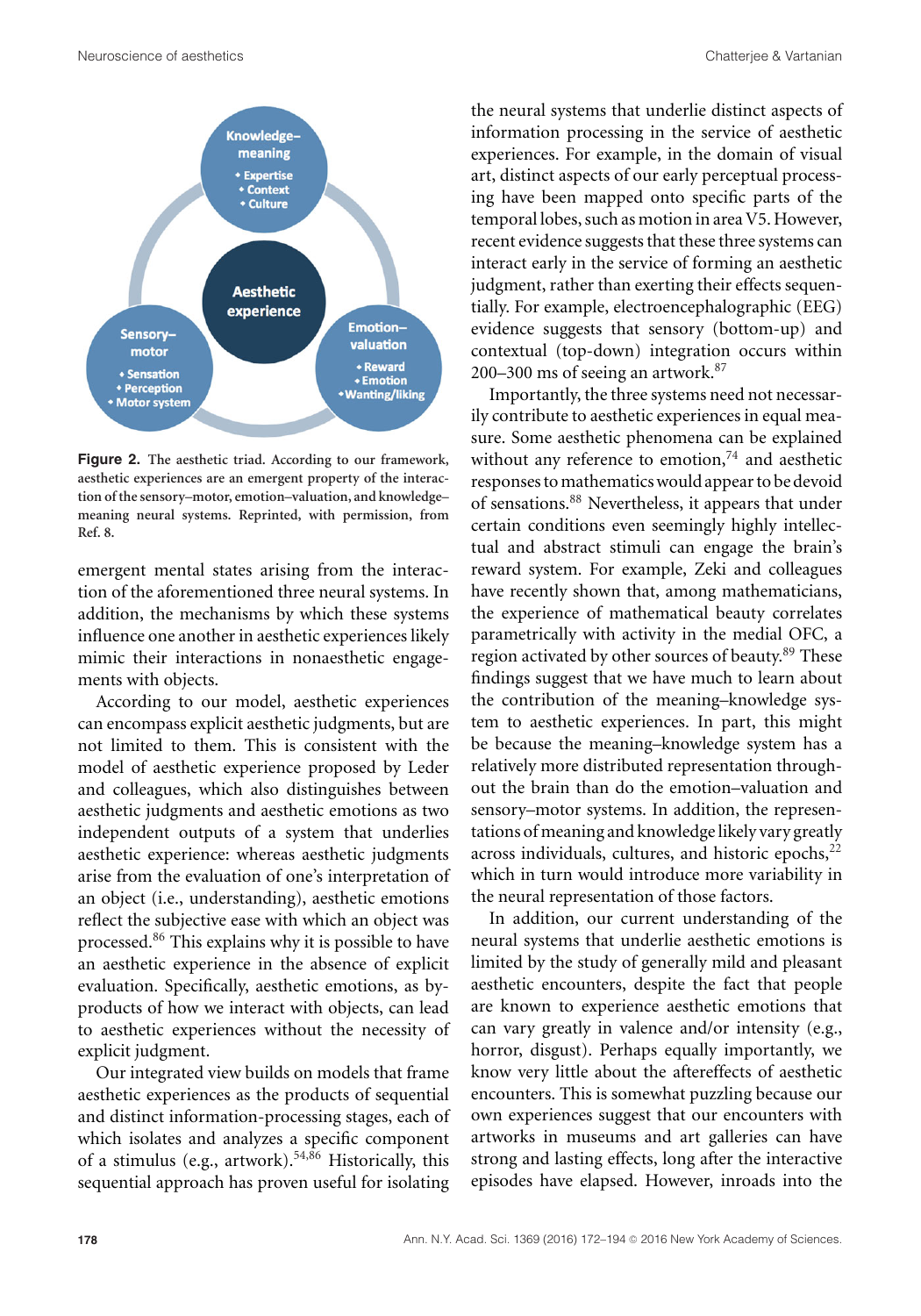

**Figure 3. The default mode network (DMN) and the external attention network in the brain. The DMN is represented in orange, whereas the external attention network is represented in blue. These two networks are anticorrelated: as activity within the DMN increases, activity in the external attention network decreases. Reproduced under the terms of the Creative Commons Attribution License from Ref. 188.**

neural bases of these types of problems are being made $^{90}$ 

# **Aesthetic experience: uniformity versus variety**

#### *Depth of processing*

Not all aesthetic experiences feel alike: whereas some are subtle and fleeting, others can have profound and gripping effects on the person.<sup>91,92</sup> Why is that? Consideration of this issue has become increasingly important as empirical aesthetics extends beyond a focus on transient emotions to intense aesthetic experiences that many perceivers actively seek. Leder and colleagues proposed an influential information-processing model of aesthetic experience, which is postulated to emerge as a function of information processing along five stages: perception, implicit classification, explicit classification, cognitive mastering, and evaluation—ultimately producing aesthetic judgments and aesthetic emotions as its output.<sup>86</sup> According to this model, depth of processing is likely a function of the extent to which information is processed in later stages of the information-processing sequence. This view shares similarities with Graf and Landwehr's recently proposed dual-process perspective on fluency-based aesthetics.<sup>93</sup> As its dual-process terminology implies, stimuli can be processed aesthetically using automatic or controlled processes, with the relative contribution of the two systems determining the depth of aesthetic experience. Specifically, their model suggests that processing performed immediately upon encountering an aesthetic object (i.e., the perception and implicit classification stages of Leder and colleagues) is

bottom-up and stimulus-driven, giving rise to aesthetic evaluations of pleasure or displeasure. In turn, assuming that the stimulus affords it and there is sufficient processing motivation on the part of the perceiver, more elaborate top-down processing can emerge, giving rise to fluency-based aesthetic evaluations (e.g., interest, boredom, confusion).

The idea that deep aesthetic moments can arise while viewing artworks is supported by the observation of the involvement of the default mode network (DMN) in aesthetic states. Activity in the DMN is observed when individuals are not engaged in goal-directed behavior.<sup>94</sup> Indeed, brain activity in the DMN is anticorrelated with brain activity observed in the external attention network, which comes online when people are engaged in goal-directed behavior involving external stimuli (Fig. 3). In this sense, the DMN is active when we engage in internally generated rather than externally driven thought.<sup>95,96</sup>

It has recently been shown that the DMN is engaged when people view paintings that they regard as particularly moving. Specifically, Vessel and colleagues presented their subjects with a variety of paintings and asked them to rate each using a 1−4 scale that asked, "How strongly does this painting move you?" The wording of the question was purposeful, meant to tap into deeper, internally oriented aesthetic experiences. Their analyses revealed suppressed deactivation of regions that constitute the DMN when subjects viewed paintings that they rated as most moving (i.e., level 4)—including the medial prefrontal cortex and the posterior cingulate cortex.97,98 These results suggest that deeper aesthetic moments are associated with an internal orientation.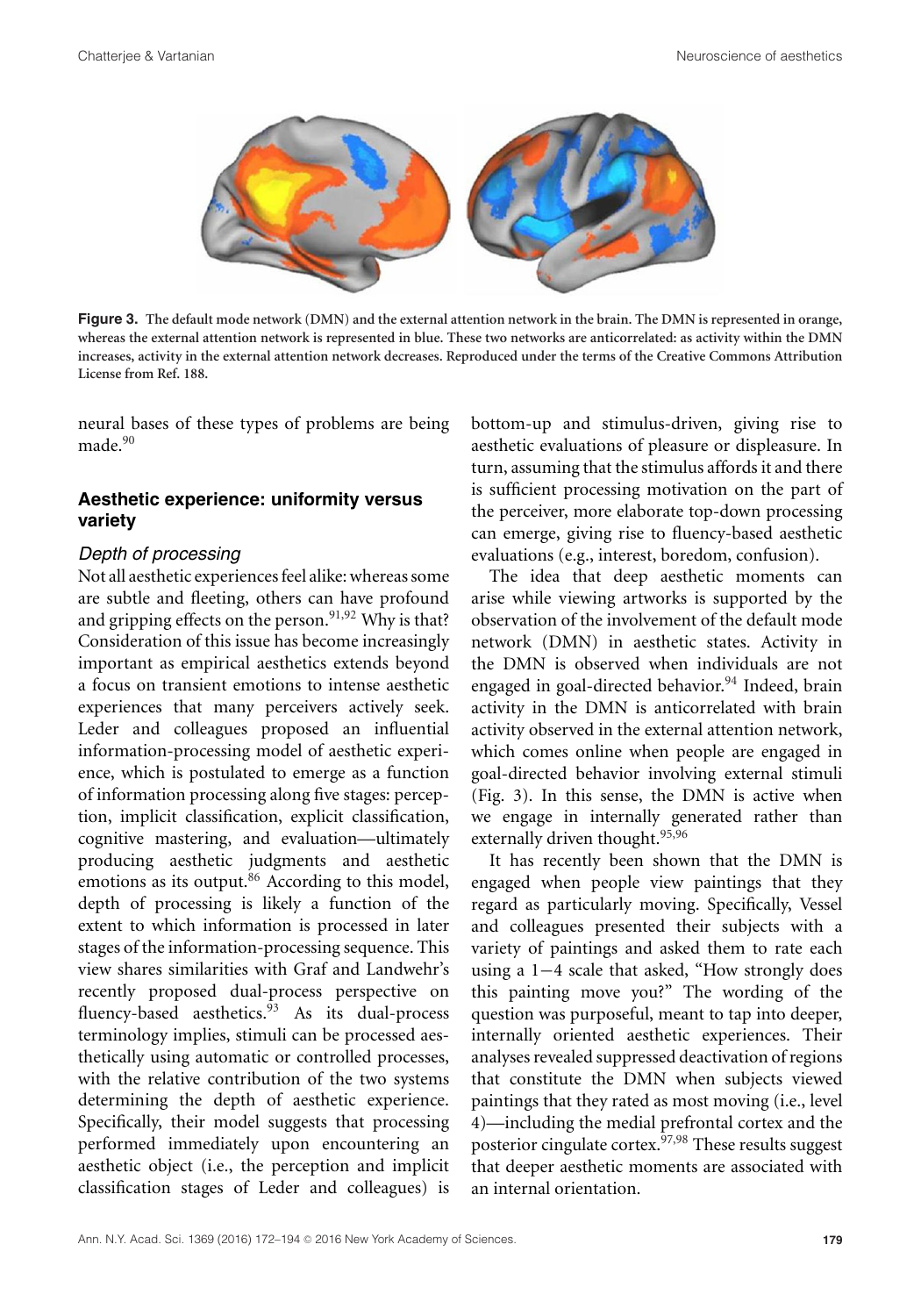Consistent with the notion that aesthetic experiences include an internally oriented component, subjects focusing on the feelings that artworks evoke exhibit activation of the insulae,<sup>58</sup> regions strongly implicated in regulating our autonomic nervous system and the visceral experience of emotions (Fig. 1). The results from these studies suggest that, within the context of viewing art, an internal focus has two distinct connotations—one that includes self-referential processing of autobiographical and narrative information and another that represents more visceral feeling states (i.e., interoception).<sup>99</sup> In turn, these two connotations have dissociable neural representations in the DMN and the insulae, respectively. The involvement of the DMN while viewing paintings was borne out further by the results of a meta-analysis of viewing paintings, which revealed activation in the posterior cingulate cortex bilaterally.<sup>53</sup> This region has emerged as a key component of the  $DMN$ .<sup>96,100</sup> The emergence of this area across studies suggests a novel angle in the study of paintings by highlighting a process that many consider essential to deep appreciation of artworks, namely a focus on inner emotions and thoughts.

Data consistent with the notion that aesthetic stimuli might be processed at deeper versus shallower levels have emerged from neuroimaging methods that allow examination of the temporal aspects of aesthetic evaluation, such as magnetoencephalography (MEG). MEG enables the assessment of neural responses with a temporal fidelity not possible with fMRI. Cela-Conde and colleagues used MEG to study the functional connectivity dynamics underlying aesthetic appreciation. Specifically, they focused on early and delayed temporal epochs following the presentation of stimuli—one within 250 ms and one between 1000 and 1500 ms, respectively.<sup>101</sup> The authors found dissociable patterns of neural activity and connectivity in relation to early and delayed phases. Importantly, activity in the DMN corresponded mainly to the delayed phase. The authors argued that, whereas the early phase of aesthetic evaluation involves rapid judgment of a stimulus as "beautiful" or "not beautiful," it is the delayed phase that engages a deeper level of processing in terms of why we find a stimulus beautiful. In this sense, the delayed MEG response may reflect the effects of cognitive appraisals on emotional experiences with artworks (i.e., controlled top-down processes). This interpretation is consistent with the appraisal theory of emotions, according to which subjective goals and desires influence emotional reactions to objects and events in the world.<sup>102</sup> This can also help explain why the same works of art can evoke radically different responses in viewers in terms of the top-down appraisals that are applied to initial judgments.<sup>103</sup>

An interesting recent study suggests that even elementary perceptual features trigger aesthetic experience along neural paths that vary in automaticity. Ikeda and colleagues presented subjects in the fMRI scanner with color pairs that were harmonious or disharmonious.<sup>104</sup> Harmonious pairs are typically perceived to be pleasant, whereas disharmonious pairs are perceived to be unpleasant. They found that, whereas harmonious color pairs activated the medial OFC, disharmonious color pairs activated the amygdala. In conjunction with detailed psychophysical analyses, the authors suggested that color disharmony is driven by bottom-up stimulus properties that automatically trigger activation in the amygdala, whereas processing color harmony may depend more on evaluative processes represented by activation in the medial OFC. Although further work is clearly necessary to determine whether the neural basis of aesthetic experience can diverge at such an early stage, Ikeda *et al.*'s results suggest that possibility.

Recent neuroimaging work on special aesthetic states has also involved studying brain activation in relation to the experience of the sublime—a construct of great importance in philosophical treatments of aesthetics. Although our understanding of the sublime has changed over the last centuries, it is generally believed to be experienced while in the presence of natural scenes of grandeur, involving anxiety mixed with a sense of beauty. As such, sublime experiences tend to evoke awe and engage the imagination. Ishizu and Zeki previously conducted an fMRI study to show that a region in the medial OFC is sensitive to variations in judged beauty across modalities (i.e., paintings and music).<sup>105</sup> Indeed, a cluster consisting of the orbito- and medial-frontal cortex, ventral striatum, anterior cingulate, and insula has been shown to respond to beautiful visual images, $106-108$  as well as sources of pleasure, including architectural spaces. $109$  Switching to the sublime, Ishizu and Zeki examined whether it would activate the same brain region as the one most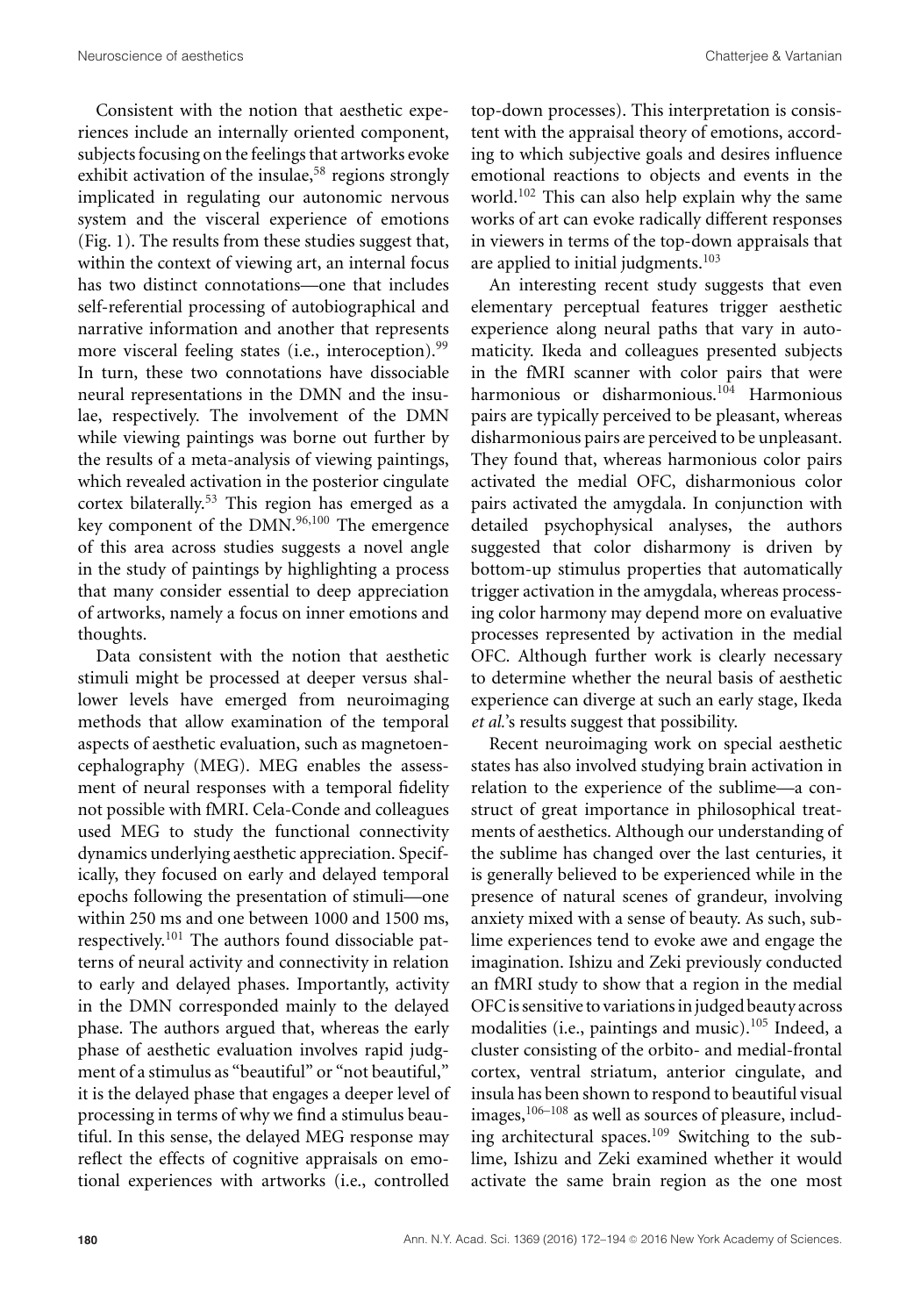consistently activated in their studies of beauty, namely the medial OFC.<sup>110</sup>

Before the scans, subjects rated photographs of natural scenes on sublimity, including pictures of mountains, falls, forests, volcanoes, tornadoes, ocean waves, glaciers, clouds, and deserts. This enabled the researchers to select, for each subject, stimuli that they had themselves rated as very sublime and not at all sublime. The fMRI results revealed a distinctly different pattern of brain activity from that obtained for the experience of beauty. Specifically, viewing sublime images activated the inferior temporal cortex, the posterior hippocampus, and the inferior/middle frontal gyri, in addition to subcortical areas including the basal ganglia (caudate and putamen) and the cerebellum; deactivations were observed in the cingulate cortex/medial prefrontal cortex, the anterior superior temporal sulcus, the cerebellum, and the caudate. Critically, none of the activated regions overlapped with the mOFC, where activity correlates parametrically with the experience of beauty. Moreover, the distributed pattern of activation corresponded with the authors' conception of the sublime as a "distinct cognitive–emotional complex, which involves many components but is distinct from each individually."

#### *Individual differences in taste*

Although some neuroimaging studies of aesthetic experience have explored group differences in brain activation as a function of  $sex^{111-113}$  or levels of expertise (see below), we know little about the neural correlates of individual differences in aesthetic processing. This is a curious state of affairs given our intuition that people differ in their aesthetic preferences. Take facial attractiveness, for example: judgments between two raters correlate in the range 0.3–0.5.<sup>114</sup> This accounts for only 9–25% of the variance observed in attractiveness ratings. Hönekopp has shown that, when assessing facial attractiveness, our taste is determined in approximately equal measure ( $\approx$  50%) by what we find uniquely beautiful (private taste) as by what we find commonly beautiful (shared taste). $115$  Extending this logic, more research needs to be conducted that focuses on the neural basis of individual differences in aesthetic experience.

Recently, some inroads have been made in exploring the neural basis of individual differences in perceived facial attractiveness. Specifically, researchers

used fMRI to compare participants who on average gave higher versus lower attractiveness ratings to faces.<sup>116</sup> This comparison reflects fine-tuning or parameter setting relative to a group of stimuli and represents individual differences in the metric used to assess facial beauty. The comparison activated the right middle temporal gyrus (MTG). Interestingly, unlike the FFA, the superior temporal sulcus, and the occipital face area, the MTG is not one of the three main cortical regions involved in face perception in humans. $62$  Rather, it appears to play an important role in integrating information across modalities.<sup>117</sup> Its activation in relation to individual differences suggests that judgment of facial attractiveness might rely on integration of information from a variety of sources extending beyond the domain of faces exclusively, including relevant semantic, emotional, social, and cultural factors.

People exhibit greater individual differences in their preferences for art compared to preferences for real-world images, for which there is more uniformity of judgment.<sup>118</sup> Indeed, one method for allowing individual differences to emerge is to present subjects with paintings that depict a very wide variety of styles and periods, and then use subjective ratings to create individual response profiles. Using such an approach, Vessel and colleagues used fMRI to demonstrate that individualized profiles of ratings of "awe" and "pleasure" in response to paintings correlated with the degree of activation in the pontine reticular formation and the left inferior temporal sulcus, respectively.97,98 Interestingly, as was shown to be the case with facial attractiveness, here there also appeared to be a neural dissociation between regions of the brain that respond to individual differences in awe and pleasure versus those that are activated by aesthetic judgment across individuals. This suggests that shared and private components of aesthetic experience can be parsed at a neural level, although the functional significance of these different neural structures remains to be worked out.

#### *Expertise and formal training*

One of the most reliable findings to emerge from empirical aesthetics is that expertise and formal training in the arts influence aesthetic experience, quantifiable both in terms of subjective ratings and viewing patterns measured by eye tracking. $119,120$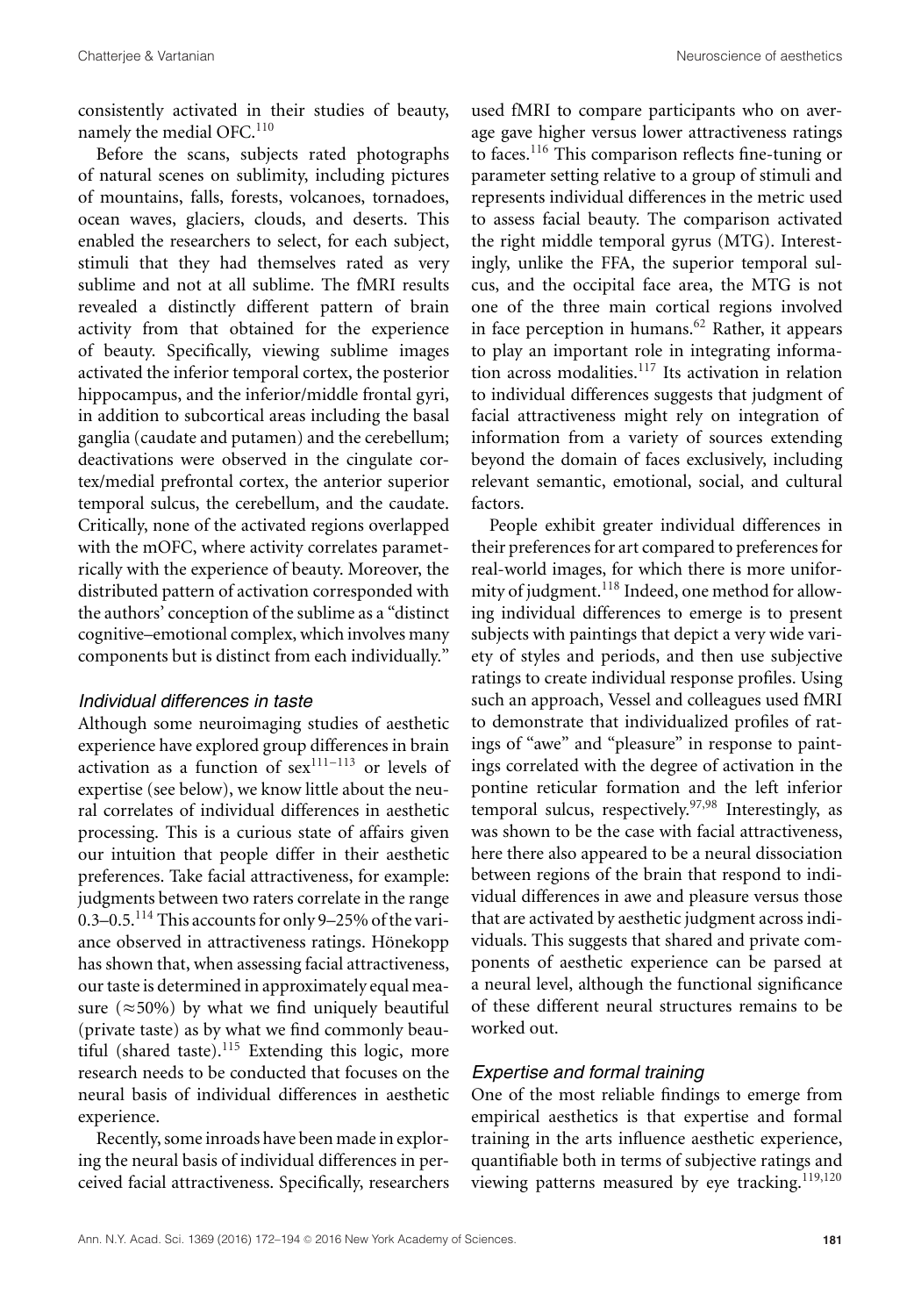For example, much evidence suggests that, whereas naive subjects prefer representational over abstract paintings, this effect is attenuated or absent among subjects with formal training in the arts. $121$  This effect has been interpreted to mean that people with formal training have acquired the skills to interpret and distill meaning in abstract art, which in turn can lead to aesthetic pleasure. However, it is important to note that, while expertise can lead to greater levels of understanding and interest, it does not necessarily affect emotional appraisals of art.<sup>122</sup> In this sense, expertise might exert dissociable effects on cognitive versus emotional aspects of aesthetic processing. In addition, data have shown that, whereas the preference level of naive subjects is strongly influenced by the level of abstraction and surface features of paintings (e.g., color palette), experts are more sensitive to the underlying structural features of artworks (e.g., compositional balance). Taken together, the behavioral and eye-gaze data have demonstrated that experts and laypersons pay attention to different aspects of paintings.<sup>123</sup>

Recent studies have begun to investigate the neural correlates of expertise in aesthetic experience. Else and colleagues measured event-related potentials (ERPs) while artists and non-artists viewed and rated representational, abstract, and indeterminate 20th-century art on how much it affected them.<sup>124</sup> Their results revealed that N1 and P2 waveforms were enhanced among artists compared to nonartists, especially in relation to abstract art. This suggests greater levels of attention/effort and higher-order visual processing among experts in the course of aesthetic judgment. However, it is important to highlight that expertise-related effects on brain activity can vary as a function of the task. For example, Pang and colleagues presented paintings to subjects who varied in their expertise.125 Critically, they instructed their subjects to engage in free viewing of the artworks without the need to make any assessment. They found that art expertise correlated negatively with the amplitude of the ERP responses to paintings in posterior brain regions, leading the authors to conclude that extensive practice in the contemplation of visual art among artists leads to greater neural efficiency. Additional research with fMRI in the domain of architecture has shown that, compared to non-architecture students, architecture students recruit fewer brain structures for encoding and detecting building stimuli.<sup>126</sup> This finding also suggests that expertise might confer an advantage in terms of neural efficiency in visual processing.

However, expertise appears to exert domainspecific effects on brain activation. For example, Kirk and colleagues measured brain activation while architects and non-architects viewed and rated pictures of buildings and faces on aesthetic preference.<sup>127</sup> The results demonstrated greater activation among experts in the subcallosal cingulate gyrus and medial OFC when making aesthetic judgments of buildings, but no difference was detected while making similar judgments of faces. This suggests that expertise in architecture modulates the neural representation of value in the reward network only for domain-relevant stimuli (i.e., buildings).

## **Beyond random polygons**

Having reviewed earlier work in empirical aesthetics, Silvia asked, "Why would someone think that studying how undergrads rate random polygons tells us anything about the human experience of the arts?"<sup>103</sup> This is a legitimate question, because it is difficult to reconcile the feeling of awe one has when experiencing works of great aesthetic significance with the feelings evoked when viewing and rating simplified stimuli under laboratory settings. This is not to say that principles derived from the study of nonart stimuli cannot contribute to our understanding of our interactions with artworks. In fact, much of the structural skeleton of contemporary models of aesthetic experience is built on data gathered from simplified stimuli. Rather, there is a strong sense that the field needs to move beyond beauty and simple preference to gain traction on more fully realized aesthetic experiences that grip art audiences, including those mediated by sadness, fear, interest, and surprise.

Expressionist theories of art emphasize the ability of art to communicate subtle emotions that are difficult to convey with words.<sup>128,129</sup> Recently, neuroaesthetic studies of nuanced emotions beyond simple preference have begun to surface.<sup>108</sup> These studies could prove especially fruitful for understanding aesthetic experiences involving emotions that vary in valence as well as intensity. For example, the "delicate sadness" evoked by Noh masks used in traditional Japanese theater has been shown to engage the right amygdala.<sup>130</sup> We are also beginning to learn more about the neural bases of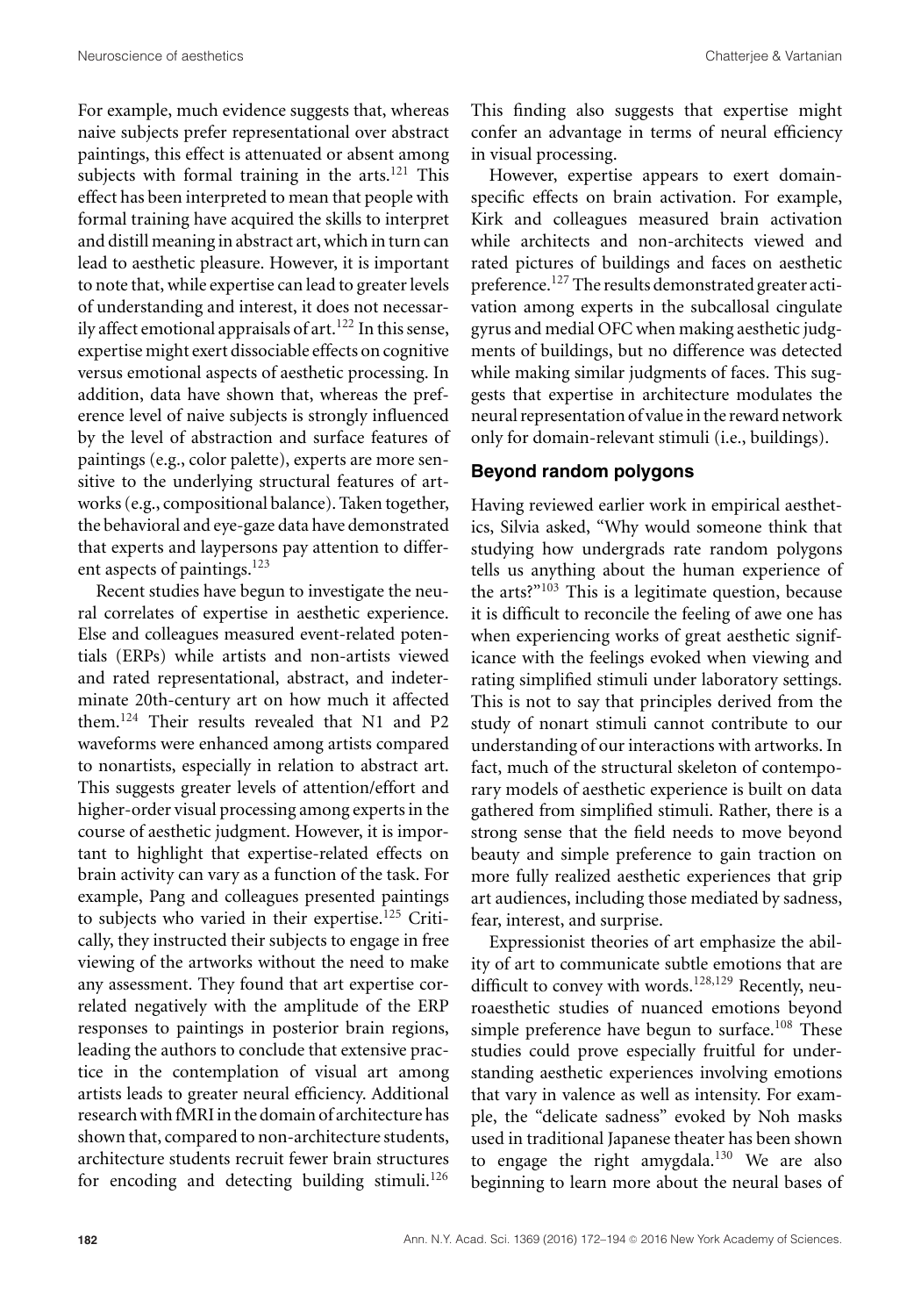negative aesthetic impressions. For example, Munar and colleagues used MEG to study brain activity when subjects viewed and rated a diverse array of visual images as beautiful or not beautiful. $131$  The authors observed that activity in the right lateral OFC within 300–400 ms following the presentation of the stimulus was greater for images rated as not beautiful than as beautiful. Consistent with findings from a MEG study performed by Cela-Conde and colleagues,where aninitial burst of activitywas associated with early aesthetic impression formation, $101$ the authors argued that the early activity observed in the lateral OFC represents a rapid judgment of visual stimuli as aesthetically not pleasing.

Recently, Era and colleagues measured the effects of subliminally presented positive, negative, and neutral primes on beauty and emotion judgments involving abstract and body images.132 Interestingly, they found that, in comparison with positive primes, negative primes increased subjective aesthetic evaluations of both types of target images. Importantly, primes had no effect on emotion judgments, which ruled out any nonspecific arousal effect on judgments. By demonstrating that negative emotions can enhance positive aesthetic evaluations, their results reinforce the notion that aesthetic experiences are facilitated in nuanced ways by not only positive but also negative emotions.

Focusing on music, Sachs and colleagues drew on a large corpus of neuroimaging and patient data to propose a homeostatic model for explaining how sadness can lead to the experience of pleasure.<sup>133</sup> Homeostasis refers to the process of maintaining internal conditions within a range that promotes optimal functioning, well-being, and survival. Within this view, emotions are considered mechanisms evolved to reestablish homeostatic equilibrium, and feelings of pleasure constitute the psychological reward for having achieved homeostasis. According to this framework, music-evoked sadness can lead to pleasure if three conditions are met. First, the sadness evoked by music must be perceived as non-threatening. In this sense, the context within which the sadness is experienced is key. Second, it must be perceived as aesthetically pleasing. Finally, it must lead to psychological benefits, including evocation of memories, empathy, and mood regulation. In turn, the realization and interplay of these conditions can be influenced by other background factors (e.g., personality).

Although this model was proposed in relation to sadness in music, it could be used to explain similar aesthetic phenomena in other domains. For example, why do people experience pleasure when viewing horror movies in cinemas, whereas the experience of fear is typically not pleasurable? It would appear that this setting could meet all three conditions outlined in the model proposed by Sachs and colleagues. First, context is critical, such that within the confines of movie theatres fear is perceived as nonthreatening. Second, within that context fear can be perceived as aesthetically pleasing. Finally, there is reason to believe that in some people these experiences are accompanied by psychological benefits, such as mood regulation. Importantly, the satisfaction of these conditions is not a guarantee that everyone will accrue similar benefits from the experience. As with music, no pleasure might be experienced if either no homeostatic imbalance was present to begin with or the stimuli failed to correct the imbalance (e.g., no memories were evoked).

Another interesting model that has been proposed to explain our ability to derive pleasure from exposure to film and literature involves Gallese and colleagues' notion of *liberated embodied simulation*. 134,135 Embodied simulation is defined as a property of the human brain whereby the actions, emotions, and sensations of others are mapped onto one's own sensory–motor and visceromotor neural representations. As a result, the observation of an action/emotion/sensation can trigger the activation of the same neural mechanisms involved in their execution in the observer. In the context of aesthetic experiences, these embodied simulations can become liberated. Specifically, because the aesthetic context places the external world at the periphery of attention, one's simulative resources are freed to engage more strongly with the stimulus, be it film or literature. As such, rather than serving to suspend belief, aesthetic context can serve to augment the strength of one's interactions with artworks.

Finally, context effects along the lines described above are also informative in helping to explain why not all appraisals of valence are necessarily aesthetic in nature. Specifically, the context within which an object is encountered can influence whether one is motivated to appraise its valence aesthetically or not. Indeed, we believe that examining the effects that contexts and motivations exert on the appraisal of objects varying in valence and intensity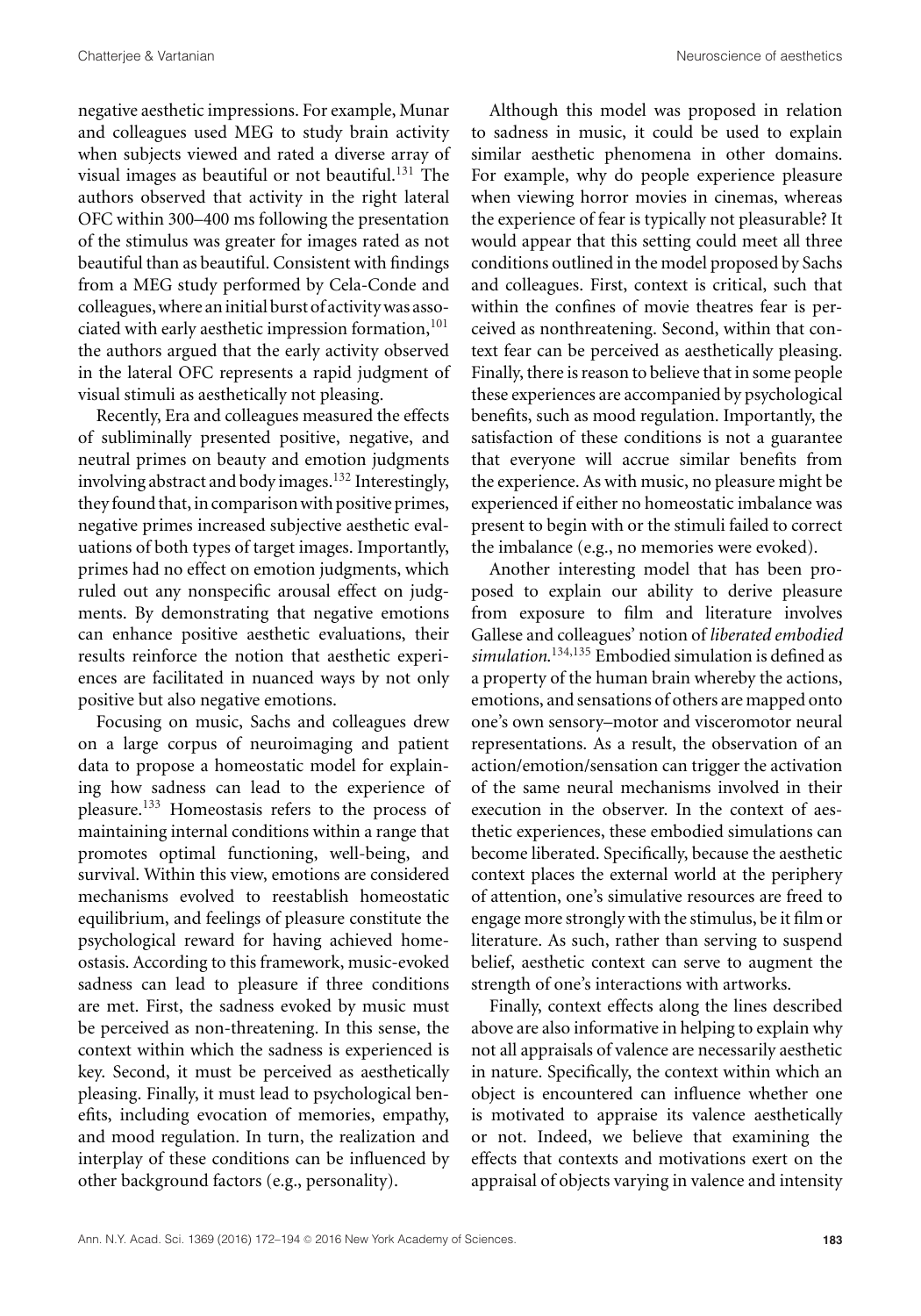represents an important area of inquiry within neuroaesthetics.

# **Disinterested interest: liking without wanting?**

Why do we desire rewards? For most people, rewards are desirable because obtaining them leads to a conscious experience of pleasure. In this sense, rewards are perceived to have *incentive salience*, meaning that they are accompanied by a motivation to approach and consume the rewards.<sup>136</sup> In fact, for this very reason, rewards are defined by their ability to alter behavior. However, it has been hypothesized that deep aesthetic encounters with artworks are distinguished from interactions with other types of rewarding stimuli precisely because they do not mobilize a similar motivational stance. For example, 18th-century theoreticians, such as Kant and the Third Earl of Shaftsbury, proposed that deep aesthetic encounters are characterized by a state of "disinterested interest." Such mental states occur when viewers are deeply engaged with an object without an accompanying desire to acquire, control, or manipulate it. If true, what might the neural correlates of disinterested interest be?

Interestingly, human neuroimaging studies have shown that, whereas the experience of "wanting" in the pursuit of a reward activates a large and distributed system in the brain, "liking" or pleasure itself is underpinned by a rather small set of hedonic hot spots within the limbic system.<sup>137</sup> It is perhaps even more surprising that a diverse set of pleasures—including those derived from food, drink, sex, addictive drugs, friends, loved ones, music, and art—activate the same limbic hot spots in the brain. Typically, pleasure and reward work in concert and have overlapping neural circuitry, especially within the ventral striatum. This explains why we tend to want what we like. However, as research by Berridge and colleagues has shown,<sup>138</sup> this need not necessarily be the case. This dissociation can be highlighted in addictions, where there can be wanting (i.e., craving) without necessarily liking (i.e., pleasure in consumption). The Berridge distinction resembles that of Ortony and colleagues between object-related and outcome-related emotions.<sup>139</sup> In this sense, aesthetic emotions (e.g., pleasure, repulsion) are triggered by objects, in contrast to emotions triggered by outcomes (e.g., happiness, disappointment).<sup>45</sup> The mental state of disinterested interest may reflect activity in the liking system without activity in the wanting system.<sup>88</sup>

Although the aforementioned hypothesis remains to be tested in humans engaged in aesthetic encounters, some recent behavioral evidence suggests that experts may be more capable of adopting a stance reflective of disinterested interest than novices. Specifically, Leder and colleagues investigated how positively and negatively valenced artworks affect aesthetic and emotional responses in viewers, measured using self-reports and fEMG, respectively.<sup>140</sup> The results demonstrated that expertise moderated the effects of emotional valence on ratings and fEMG. Specifically, compared to laypeople, experts showed less corrugator activation in response to negative stimuli as well as less relaxation in response to positive stimuli. Switching to valence ratings, there was a trend for experts toward providing less extreme valence ratings of negative and positive works of art. The same patterns were observed in relation to pictures from the International Affective Picture System (IAPS). These findings are consistent with the Kantian notion that adopting an aesthetic stance is emotionally distanced, at least among people knowledgeable about the visual arts. We believe that continued work on this issue will likely prove useful in explaining how pleasurable aesthetic responses are a particular subset of rewarding experiences distinct from desires for objects that drive consumer behavior.

#### **Art production**

#### *Descriptive neuroaesthetics*

Descriptive neuroaesthetics refers to scholarship that applies principles of psychology and neuroscience to aesthetic concerns. This approach contrasts with experimental aesthetics, which tests hypotheses using experimental methods. Classic examples of descriptive aesthetics come from early neuroaesthetic writings that identify parallels between the approach of artists to their visual world and brain processing of visual information. For example, Zeki grounded visual aesthetic appreciation strongly within visual perception, describing how the neuroanatomical specialization of the visual cortex, in terms of processing specific features of percepts (e.g., form, color, motion), contributes to our processing of content in artworks. $^{23}$ Following the same logic, he argued that artists have historically acted as naive neuroscientists,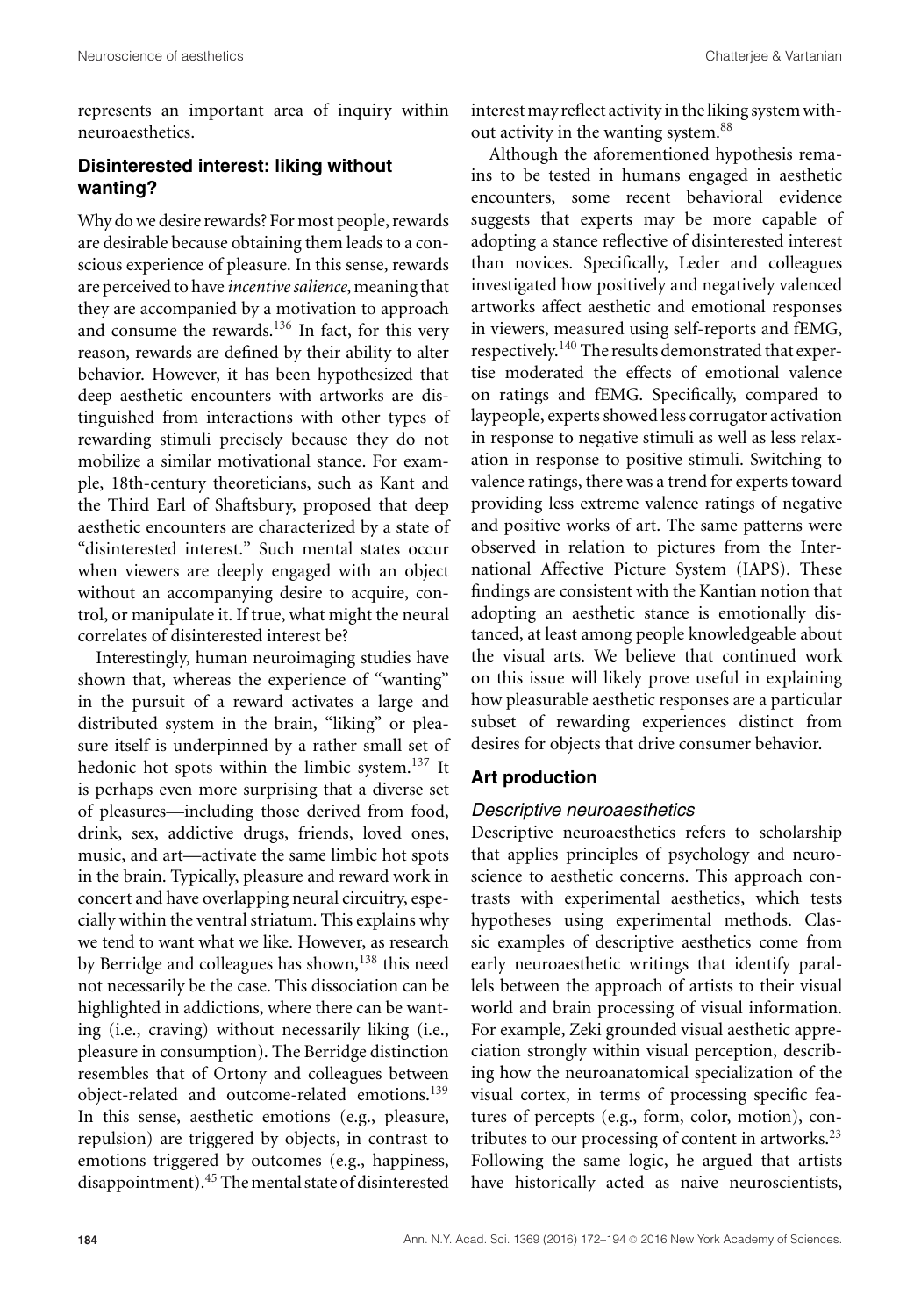manipulating features of their artworks to induce desired responses in the nervous systems of perceivers.

A similar argument was made by Cavanagh,  $141$ who observed that, rather than depicting the veridical physical properties of the world, paintings reflect perceptual shortcuts used by the brain. Specifically, artists intentionally incorporate features that activate these shortcuts to facilitate desired perceptual and emotional effects in viewers. In doing so, they intentionally violate the physical laws that characterize shadows, reflections, colors, and contours. In this sense artists, in experimenting with various forms of depiction, discovered what psychologists and neuroscientists are now identifying as principles of perception. For example, paintings might not depict the form and contours of shadows accurately, despite the fact that they always depict shadows with less luminance than the object casting the shadow. Because people are insensitive to the contour but not the luminance of the shadows, the shadow contours are too ephemeral to provide reliable information about real-world objects. Our brains never evolved to give significance to the shape of shadows.

Indeed, artists at the turn of the 20th century homed in on different attributes of our visual brain.<sup>24</sup> For example, fauvists such as Henri Matisse and André Derain focused on color, cubists such as Pablo Picasso, George Braque, and Juan Gris focused on form, and Calder focused on visual motion.<sup>142</sup> Some artists make use of perceptual mechanisms, such as the peak-shift principle. This principle emerged from Tinbergen's observations of seagull chicks pecking for food from their mothers on a red spot near the tip of their mothers' beaks.<sup>143</sup> The chicks peck more vigorously at a disembodied long thin stick with three red stripes at the end, that is, to an exaggerated version of the inciting stimulus. Ramachandran suggested that the peak-shift principle might explain the power of the exaggerated sexual dimorphic features in bronze sculptures of the 12th-century Chola dynasty in India.<sup>144</sup>

Artists also exploit the way our visual system processes information in two interacting streams.<sup>145,146</sup> Form and color are processed in one stream and tell us the "what" of an object. Luminance, motion, and location are processed in another and tell us the "where" of an object. The shimmering quality of water or the glow of the sun on the horizon seen in some impressionist paintings (e.g., the sun and surrounding clouds in Monet's *Impression Sunrise*) occurs because the objects are distinguished by color and not luminance. Thus, the object forms are identified but their location is hard to fix; because of the "where" stream's reduced sensitivity to boundaries, the objects appear to shimmer.<sup>147</sup>

# *Art production following brain damage*

Neuropsychological data collected from patients have proven very useful in studying the neurological bases of art production because they enable one to test causal hypotheses that are not amenable to testing using correlational data from neuroimaging studies.148–151 As such, patient data can be a powerful tool for rejecting hypotheses. For example, a popular notion in psychology and neurology has involved associating the right hemisphere with artistic production. This hypothesis can be tested by examining the effects of unilateral damage to the right and left hemispheres on artistic production. If this view is correct, then damage to the right hemisphere should profoundly impair artistic production, whereas damage to the left hemisphere should largely spare such abilities. To test this hypothesis, the Assessment of Art Attributes  $(AAA)^{152}$  was used to assess changes in the artwork of three patients with lateralized brain damage: the Californian artist Katherine Sherwood and the Bulgarian painter Zlatio Boiyadjiev, both of whom had left brain damage, and Lovis Corinth, an important German artist who had right brain damage.153 The AAA is an instrument designed to assess works of art along six formal–perceptual and six conceptual– representational attributes. Participants in the study rated works by the aforementioned three artists produced before and subsequent to neurological injury in random order. The results demonstrated that following injury the art of all three artists became more abstract and distorted and less realistic. In addition, all three artists painted with looser strokes, less depth, and more vibrant colors. Contrary to the notion that the right hemisphere is the dominant artistic hemisphere, no unique pattern was observed in the work of Corinth. The results demonstrated that both hemispheres participate in artistic production. This is because, by and large, the artworks of all three artists changed in similar ways regardless of which hemisphere was damaged.

Paradoxically, damage to either the left or right hemisphere can sometimes result in facilitations of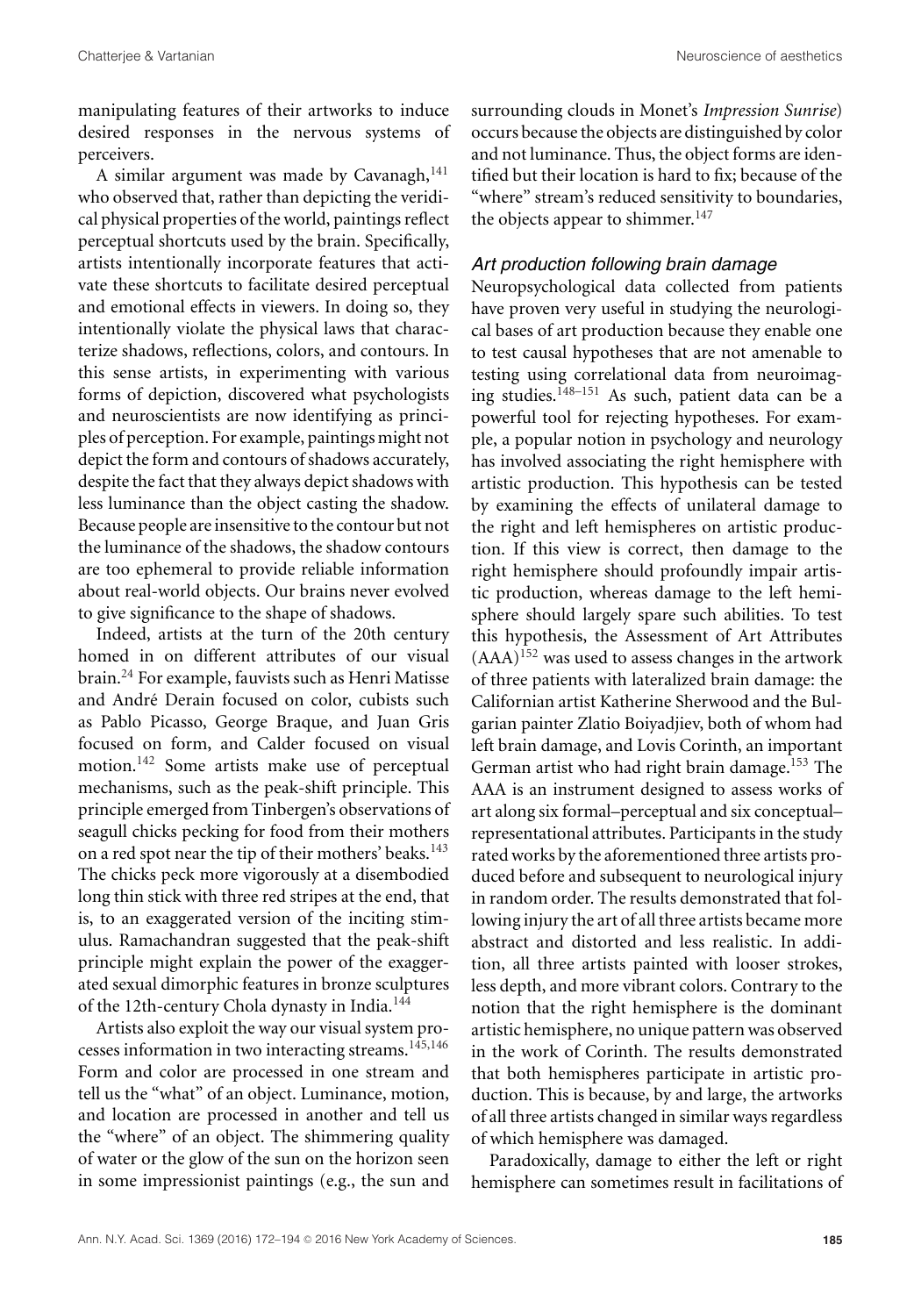artistic production and expression. For example, Corinth's large right-hemisphere stroke led to left spatial neglect, observable by his omissions of details and textures on the left of his portraits. However, these works were regarded highly by critics.<sup>154</sup> His premorbid images were "highly cerebral," and incorporated esoteric images of cross-dressers, medieval seals, and spy photos. In contrast, following his stroke he described his style as "raw" and "intuitive" and his left hand as "unburdened," enjoying an ease and grace with the brush that his right hand never had.<sup>155</sup> The righthemisphere stroke experienced by artist Loring Hughes led to difficulty in coordinating the spatial relationship between lines, forcing her to abandon her premorbid style of realistic depictions. Instead, she relied on her own imagination and emotions for inspiration.156 These cases demonstrate that brain damage can lead to greater imaginative and emotive expression.

Importantly, these observations are not limited to cases involving damage to the right hemisphere. For example, the premorbid artistic style of Boiadjiev was natural and pictorial, and he used earth tones. Following his stroke, his paintings were richer and more colorful, fluid, energetic, and even fantastical.157,158

Similar facilitations of artistic production and expression are sometimes observed in patients with frontotemporal dementia (FTD) and Alzheimer's disease (AD). Patients with FTD exhibit a wide range of deficits in memory, attention, and executive function. Importantly, these cognitive changes are typically accompanied by personality changes, such as impulsivity and obsessive–compulsive behavior. Some patients with FTD also develop a propensity to produce art. Their art is typically realistic, obsessive, and detailed.<sup>159</sup> This artistic output is a consequence of acquired obsessive–compulsive traits that are expressed graphically. There are other clinical examples involving artistic savants with autism that confirm the association between obsessive– compulsive traits and the propensity to produce art. $160-163$  Obsessive–compulsive traits imply dysfunction of the OFC and MTL and frontostriatal circuits.<sup>164</sup> Notably, the posterior occipitotemporal cortices remain intact. Preservation of the posterior cortices ensures that the neural substrates representing faces, places, and objects are preserved

and are available as the object of these patients' obsessions.

Some artists with AD continue to paint after the onset of their illness.165–168 William Utermohlen painted several self-portraits during the course of his illness. These increasingly simplified and distorted portraits became haunting psychological selfexpressions. Willem de Kooning is the best-known artist who continued to paint after the onset of Alzheimer's disease. Some experts regard this late period as representing a new and coherent style, with distillation of forms from earlier works into their essence.<sup>169</sup>

The observation that art can improve after neurological disease demonstrates that the brain does not harbor a single art module. The final artistic output emerges from coordination of different components organized in a flexible ensemble across the brain. Brain damage alters the available components such that art is produced using a different set of components within this ensemble. This neural system is like a hanging mobile. The mobile rests in equilibrium established by its weighted components. If a particular component is removed, the entire configuration might collapse or it might find a new resting state that differs from the original, but it is nevertheless appealing. Similarly, brain damage might render an artist incapable of working, analogous to collapse of the mobile, or the individual might settle into a new equilibrium in which art emerges in new and interesting configurations.

Recently, noninvasive brain stimulation methods that use magnetic pulses or direct electrical currents to produce virtual lesions or enhancements to specific parts of the brain can also test the causal hypothesis that flexible neural ensembles underpin aesthetic experiences. This can be done by examining how changes in neural activity in local areas modulate aesthetic experiences. For example, applying anodal (excitatory) transcranial direct current stimulation to the left dorsolateral prefrontal cortex made individuals like representational paintings and photographs more than they did under sham stimulation conditions.<sup>170</sup> Extending earlier MEG findings, $171$  these new results show that activating a region correlated with aesthetic judgments (i.e., the left dorsolateral prefrontal cortex) can influence aesthetic experience.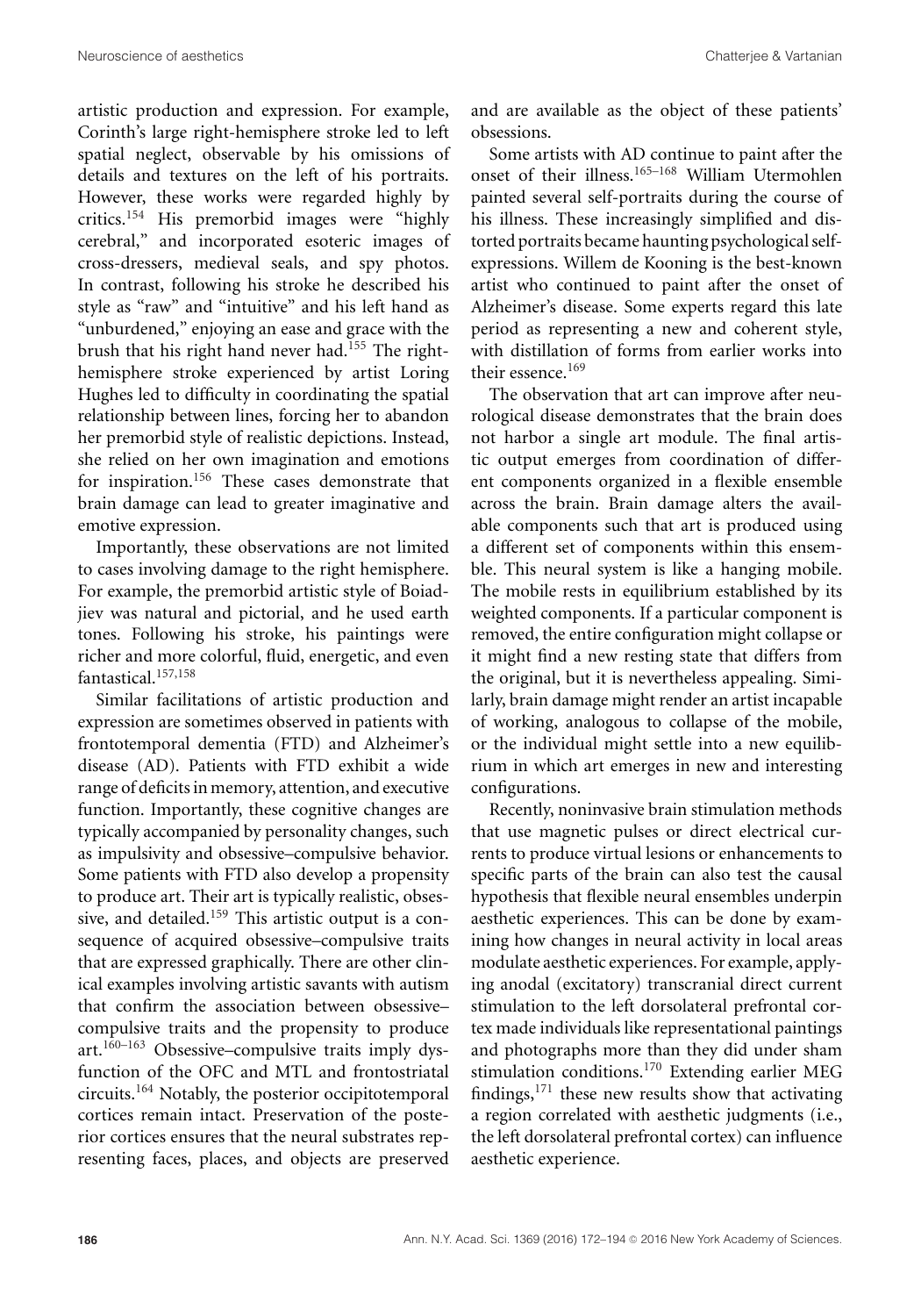# *Aesthetics and artistic creativity: mirror images*

In his recent mirror model of art, Tinio proposed a comprehensive and testable framework linking the creation and perception of  $art.<sup>172</sup>$  The basic premise of the model is that the temporal sequence of art perception mirrors the temporal sequence of art creation. As such, the psychological processes that the perceiver engages in during the early stages of art perception mimic the psychological processes the creator engaged in during the late stages of art creation, and vice versa. This elegant model thereby allows one to test specific hypotheses about the reverse correspondence of processes linking creation to perception.

Tinio's model is supported by extensive empirical research. Specifically, there are generally two methods for studying the stages of artistic creativity.<sup>173</sup> The first method involves directly observing artists at work, whereas the second method involves the retrospective study of archival material from artists. Both of these approaches converge to show that the creative process in the arts occurs along three stages. In the first stage (initialization), the artist explores the viability of various ideas. At this stage, sketching can play a key role, as it enables the artist to develop emerging ideas, leading to basic structural configuration of the painting. This basic structure is reflected in the underdrawing of the painting. In the second stage (expansion and adaptation), the artist fine-tunes and reworks the underdrawing. At this stage, the characteristics of the objects and the subjects in the painting undergo numerous changes, reflected in modifications made to specific elements of the work. In the last stage (finalizing), work on major structural elements of the artwork ceases, and time is devoted to enhancing the surface layer of the work in preparation for viewing. Here, focus is shifted to color and texture.

This model relies on the concept of layering. Specifically, the artist communicates ideas to the perceiver through various layers of materials that will be encountered in reverse order by the perceiver. Critically, the concept (i.e., initial idea) that triggered the piece is encapsulated in the work conducted during initialization and represents the final destination in the viewer's journey toward discovering the essential meaning of the artwork. This is because, when a perceiver first encounters an artwork, he/she is likely to engage in early automatic processing of low-level features such as color and contrast that are driven by the surface characteristics of the artwork—added during the finalizing stage of creation. The next stage of perception involves intermediate memory-based processing of content and style, driven by elements such as objects modified during the expansion-and-adaptation stage of creation. Finally, during the last stage that corresponds to meaning making and the generation of aesthetic judgments and emotions, the focus is on deciphering the intentions of the artist for creating the artwork, a higher-order cognitive state that draws from the structural organization (i.e., underdrawing) of the painting.

The mirror model of art represents an important organizational framework that researchers can use to explain various findings about the psychological and neurobiological bases of aesthetic experience. For example, we know that people with formal training in the visual arts report greater appreciation of abstract art than naive subjects.<sup>121</sup> One possibility is that naive subjects have difficulty venturing beyond the surface characteristics of abstract artworks, whereas people with formal training in the visual arts excel at accessing the underdrawing of abstract paintings, thereby discovering the essential meaning of the artwork. This hypothesis is testable at the neural level by comparing the relative engagement of sensory–motor versus meaning–knowledge structures between experts and novices. Such neurological comparisons can be augmented by chronometric data, leading to more accurate process models of aesthetic experience.

This model can also be valuable for improving our understanding of the neural bases of the various stages of artistic creativity.<sup>174</sup> Specifically, recent methodological advances have made it possible to study artistic creativity in action, as subjects engage in jazz improvisation,  $175$  creative writing,  $176$  and drawing<sup>177</sup> in the fMRI scanner. Mirroring findings from psychological studies of creativity, these data have shown that the neural bases of artistic creativity are to an extent domain specific. For example, and not surprisingly, it has been shown that creative writing engages the left-lateralized linguistic centers of the brain in the temporal and frontal lobes. However, and of particular interest for the present purposes, some researchers have studied artistic creativity in stages. For example, Shah and colleagues used fMRI data to test the hypothesis that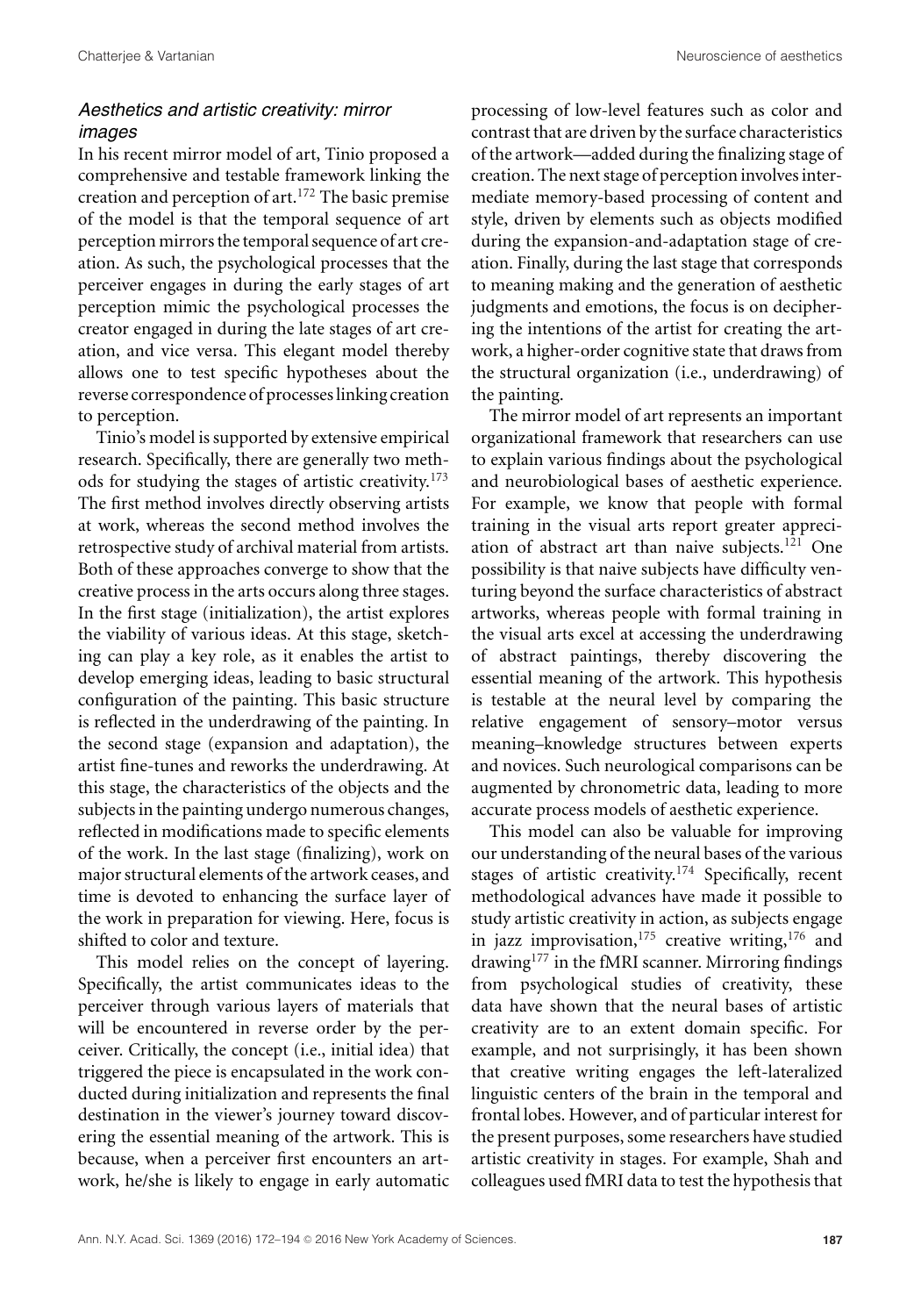creative writing unfolds in three stages (planning, translating, and reviewing).<sup>176</sup> These stages clearly correspond to the three stages of the mirror model of art, despite the fact that they are formulated in relation to a different domain. Our understanding of artistic creativity would benefit by examining the extent to which the neural bases of earlier versus later stages of artistic creativity are affected by domains. Presumably, domain-related differences should be amplified in later stages as artists execute their core ideas, but this hypothesis remains to be tested.

## **The evolutionary origins of art**

It is perhaps only appropriate that we end at the beginning, asking what might be the evolutionary origins of art.178,179 Most scholars of evolutionary aesthetics fall in one of two camps. Some think that art represents a universal impulse and is best regarded as an adaptation, or an instinct, embedded deep within us. Others argue that art represents an epiphenomenon of other adaptations. This view of art as exaptation emphasizes the variability and cultural contingency of artworks that do not seem to serve a purpose or a coherent final cause. How can we make headway toward solving this mystery? The example typically evoked to address this issue is the peacock's tail—evolutionary psychologists' favorite example of a costly display that advertises the bird's fitness. The tail is elaborate and beautiful, but it also makes it harder for the peacock to move quickly, leaving it vulnerable to predators. Sexual selection, rather than natural selection, drives the development of these colorful tails. Many cultural artifacts are thought to be like the peacock's tail. For some scholars, art is a prime example of a costly display, displayed as a sign of the bird's fitness.

However, an alternative analogy, also based on a consideration of bird behavior, also exists. The feral white rumped munia lives in the wild throughout much of Asia. Like many birds, its male counterpart sings stereotypic songs to attract mates. Over 250 years ago, Japanese bird breeders became interested in mating the munia for its plumage to produce birds with especially colorful feathers. In this artificial niche that emphasizes color, and over 500 generations later, the wild munia evolved into the domestic Bengalese finch. The Bengalese finch's song is now irrelevant to its reproductive success. Nevertheless, and remarkably, although it was being selected for color, its song became more complex and variable, and the sequence of notes became more unpredictable.<sup>180</sup> The Bengalese finches also became more responsive to their social environment. They can learn new songs more easily than their munia ancestors, and even learn abstract patterns embedded in songs.<sup>181</sup> As the usual selective pressures were reduced, the natural drift and degradation of genes that program the stereotypic song could occur. The contaminated genes allow for neural configurations that produce songs that are less constrained and easily perturbed. What the Bengalese finch hears in its environment increasingly influences the content of its song.

The changes in the finch's song are accompanied by changes in its brain. Whereas in the munia the neural pathways for innate songs are relatively simple and mostly controlled by one subcortical structure called the nucleus RA,<sup>182</sup> in the case of the Bengalese finch there exists a widely distributed neural system that is engaged more flexibly. In some ways, the difference between the munia and the Bengalese finch is analogous to the difference between playing in a prescribed manner versus improvising. As genetic control over brain function relaxed, instinctual constraints on the bird's song became less specific. The finch's brain became more flexible and its behavior more improvisational and responsive to local environmental conditions.

Thus, opposite evolutionary forces drove the emergence of the peacock's tail and the Bengalese finch's song. Ramping up selective pressures produced the tail, while relaxing these same pressures produced the song. The song started as an adaptation but evolved into its current form in a relatively short time, precisely because it no longer served an adaptive function. The art we encounter today is more like the Bengalese finch's song than the peacock's tail. Importantly, the point is not that the finch's song is art and the munia's song is not art. Rather, both songs serve as examples of the qualities of art that emerge in a given environmental niche. The relaxation of selection pressures on bird songs and art increases the variety of options available to the community. By thinking of art as the product of the alternating dynamics of selection and relaxation, we can move beyond traditional ways of thinking of art as either an instinct or an evolutionary byproduct, but rather as an emergent property arising in a dynamic environmental niche.<sup>88</sup>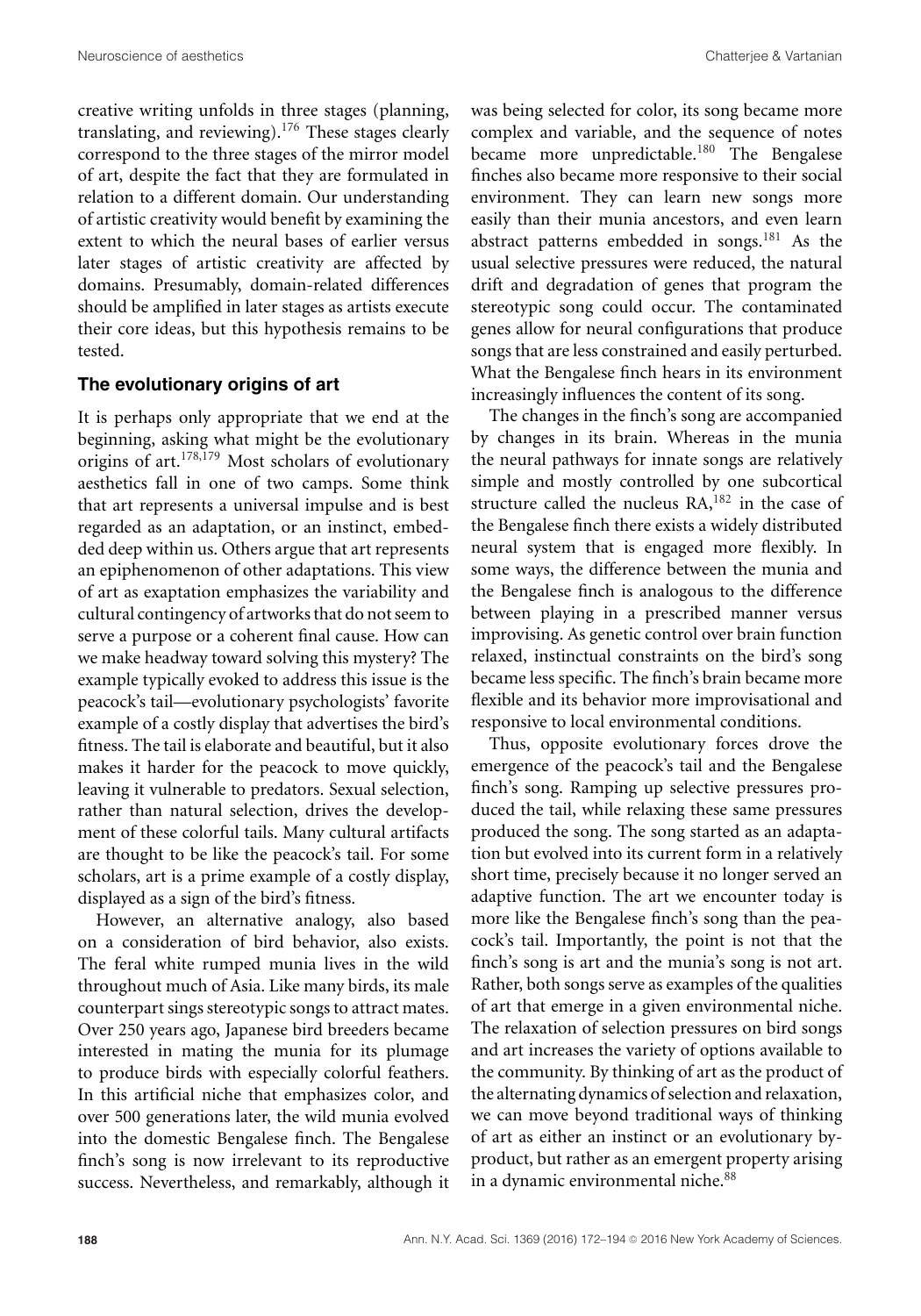#### **Table 1. Outstanding questions**

- -Is the valuation of aesthetic objects computed in sensory cortices?
- What is the relationship between aesthetic judgments and approach–avoidance responses?
- Do different parts of the extended reward circuitry play different roles in aesthetic experience?
- How are different aesthetic emotions—including negative ones such as horror and disgust—implemented in the brain, and how do they give us pleasure?
- How do aesthetic objects evoke moods in viewers that persist after an encounter with an artwork?
- -What exactly is the role of the DMN in aesthetic experiences?
- What unique contribution, if any, does each hemisphere make to aesthetic perception and production?
- Are there sex differences in aesthetic experiences?
- How does expertise in the visual arts alter the neural structures and functional responses to aesthetic objects?
- Do brain regions that compute aesthetic judgments overlap with regions that compute other socially and culturally relevant values, such as morality and justice?
- What are the evolutionary underpinnings of the ability of the brain to experience aesthetic pleasure?
- How can art perception and creation be used therapeutically?
- -How is taste instantiated in the brain?
- Do art perception and production serve homeostatic needs?

NOTE: Adapted from Ref. 8.

# **Coda**

Neuroaesthetics is at a historical inflection point, ready to enter the mainstream of cognitive neuroscience. Its concerns cut orthogonally across more traditional domains, such as perception, emotion, attention, memory, and decision making. As would be expected of any emerging field, its contours are undergoing refinement.183 Humanist scholars have questioned the ability of neuroaesthetics to shed light on our artistic experiences,<sup>184,185</sup> whereas others have criticized the field's narrow focus on aesthetic phenomena.<sup>186</sup> Importantly, as explained at the outset, the explanations provided by a neurological approach to aesthetics constitute an important component for understanding the causal structure of aesthetic experiences. In isolation, the approach has its limitations. For example, neuroscientific approaches are not ideally suited for extracting the historical, social, and cultural context within which works are produced and appreciated. As such, multimodal and interdisciplinary approaches that incorporate neuroscientific approaches would appear to be particularly fruitful for advancing our understanding of aesthetic phenomena.<sup>187</sup> Despite these challenges, the relevant questions are coming into focus even as the answers to many of the basic questions remain to be worked out (Table 1). Importantly, findings emerging from this field can pay dividends not only by increasing our understanding of the biology of evaluative appraisals, but also by elucidating deeper aspects of the human condition, including our likes, desires, and motivations.

# **Conflicts of interest**

The authors declare no conflicts of interest.

#### **References**

- 1. Johnston, V.S. 2006. Mate choice decisions: the role of facial beauty. *Trends Cogn. Sci.* **10:** 9–13.
- 2. Berscheid, E. & E. Walster. 1974. "Physical attractiveness." In *Advances in Experimental Social Psychology*. Vol. 7. L. Berkowitz, Ed.: 157–213. New York, NY: Academic Press.
- 3. Dion, K., E. Berscheid & E. Walster. 1972. What is beautiful is good. *J. Pers. Soc. Psychol.* **24:** 285–290.
- 4. Tsukiura, T. & R. Cabeza. 2011. Shared brain activity for aesthetic and moral judgments: Implications for the Beauty-is-Good stereotype. *Soc. Cogn. Affect. Neurosci.* **6:** 138–148.
- 5. Ritterfeld, U. & G.C. Cupchik. 1996. Perceptions of interiors of spaces. *J. Environ. Psychol.* **16:** 349–360.
- 6. Tinio, P.P.L., J.K. Smith & L.F. Smith. 2015. "The walls do speak: psychological aesthetics and the museum experience." In *The Cambridge Handbook of the Psychology of Aesthetics and the Arts*. P.L. Tinio & J.K. Smith, Eds.: 195– 218. Cambridge, UK: Cambridge University Press.
- 7. *Art Market Trends 2011*. [http://imgpublic.artprice.com/](http://imgpublic.artprice.com/pdf/trends2011_en.pdf) [pdf/trends2011\\_en.pdf.](http://imgpublic.artprice.com/pdf/trends2011_en.pdf) Accessed March 15, 2016.
- 8. Chatterjee, A. & O. Vartanian. 2014. Neuroaesthetics. *Trends Cogn. Sci.* **18:** 370–375.
- 9. Skov, M. & O. Vartanian, O., Eds. 2009. *Neuroaesthetics*. Amityville, NY: Baywood Publishing Company.
- 10. Chatterjee, A. 2011. Neuroaesthetics: a coming of age story. *J. Cogn. Neurosci.* **23:** 53–62.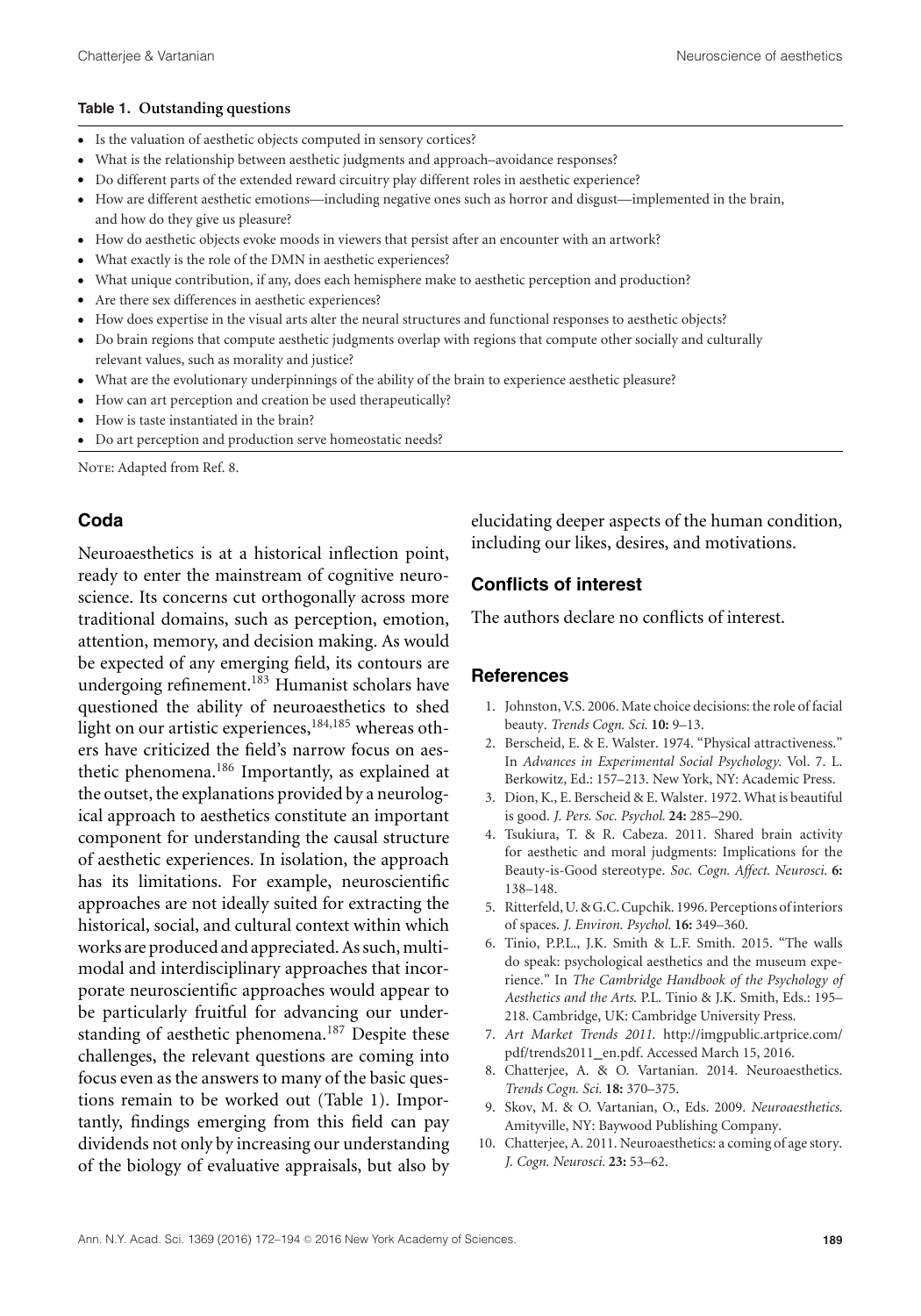- 11. Nadal, M. & M.T. Pearce. 2011. The Copenhagen Neuroaesthetics Conference: prospects and pitfalls for an emerging field. *Brain Cogn*. **76:** 172–183.
- 12. Pearce, M.T.*et al*. 2016. Neuroaesthetics: the cognitive neuroscience of aesthetic experience. *Perspect. Psychol. Sci*. **11:** 265–279.
- 13. Montague, P.R. & G.S. Berns. 2002. Neural economics and the biological substrates of valuation. *Neuron* **36:** 265– 284.
- 14. Fechner, G.T. 1876. *Vorschule der Aesthetik* [Experimental Aesthetics; "Pre-school" of aesthetics]. Leipzig: Breitkopf & Härtel.
- 15. Vartanian, O. 2015. "Empirical aesthetics: hindsight and foresight." In *The Cambridge Handbook of the Psychology of Aesthetics and the Arts*. P.L. Tinio & J.K. Smith, Eds.: 6–34. Cambridge, UK: Cambridge University Press.
- 16. Ehrenstein,W.H. & A. Ehrenstein, A. 1999. "Psychophysical methods." In *Modern Techniques in Neuroscience Research*. U. Windhorst & H. Johansson, Eds.: 1211–1241. Berlin, New York: Springer.
- 17. Jacobsen, J. 2010. Beauty and the brain: culture, history and individual differences in aesthetic appreciation.*J. Anat.* **216:** 184–191.
- 18. Aristotle. 1929. *The Physics* (Vol. 1; P. H. Wicksteed & F. M. Comford, Trans.). London: Heinemann.
- 19. Killeen, P.R. 2001. The four causes of behavior. *Curr. Dir. Psychol. Sci.* **10:** 136–140.
- 20. Martindale, C. 1990. *The Clockwork Muse: The Predictability of Artistic Change*. New York: Basic Books.
- 21. McManus, C. 2013. The anti-developmental, the antinarrative, the anti-historical": Mondrian as a paradigmatic artist for empirical aesthetics. *Behav. Brain Sci.* **36:** 152– 153.
- 22. Bullot, N.J. & R. Reber. 2013. A psycho-historical research program for the integrative science of art. *Behav. Brain Sci.* **36:** 163–180.
- 23. Zeki, S. 1999. *Inner Vision: An Exploration of Art and the Brain*. New York: Oxford University Press.
- 24. Zeki, S. 1999. Art and the brain.*J. Conscious. Stud.* **6:** 76–96.
- 25. Chatterjee, A. 2005. A madness to the methods in cognitive neuroscience? *J. Cogn. Neurosci.* **17:** 847–849.
- 26. Logothetis, N.K. 2008. What we can do and what we cannot do with fMRI. *Nature* **453:** 869–878.
- 27. Vartanian, O. & D.R. Mandel. 2012. "Neural bases of judgment and decision making." In *Judgment and Decision Making as a Skill: Learning, Development, and Evolution*. M.K. Dhami, A. Schlottmann & M. Waldmann, Eds.: 29– 52. Cambridge: Cambridge University Press.
- 28. Pegors, T.K. *et al*. 2014. Common and unique representations in pFC for face and place attractiveness. *J. Cogn. Neurosci.* **27:** 959–973.
- 29. Kontson, K.L. *et al*. 2015. Your brain on art: emergent cortical dynamics during aesthetic experiences. *Front. Hum. Neurosci.* **9:** 626.
- 30. Dixson, A.F., G. Halliwell, R. East, P. Wignarajah & M.J. Anderson. 2003. Masculine somatotype and hirsuteness as determinants of sexual attractiveness to women. *Arch. Sex. Behav.* **32:** 29–39.
- 31. Shackelford, T.K. & R.J. Larsen. 1999. Facial attractiveness and physical health. *Evol. Hum. Behav.* **20:** 71–76.
- 32. Thornhill, R. & S.W. Gangestad. 1999. Facial attractiveness. *Trends Cogn. Sci.* **3:** 452–460.
- 33. Berscheid, D. *et al*. 1971. Physical attractiveness and dating choice: a test of thematching hypothesis.*J. Exp. Soc. Psychol.* **7:** 173–189.
- 34. Fletcher, G.J. *et al*. 1999. Ideals in intimate relationships. *J. Pers. Soc. Psychol.* **76:** 72–89.
- 35. Hatfield, E. *et al*. 1966. The importance of physical attractiveness in dating behavior. *J. Pers. Soc. Psychol.* **4:** 508–516.
- 36. Stelzer, C., S.M. Desmond & J.H. Price. 1987. Physical attractiveness and sexual activity of college students. *Psychol. Rep.* **60:** 567–573.
- 37. Urbaniak, G.C. & P.R. Kilmann. 2003. Physical attractiveness and the "Nice Guy Paradox": do nice guys really finish last? *Sex Roles* **49:** 413–426.
- 38. Stephen, I.D. *et al*. 2012. Cross-cultural effects of color, but not morphological masculinity, on perceived attractiveness of men's faces. *Evol. Hum. Behav.* **33:** 260–267.
- 39. Scott, I.M.L. *et al*. 2013. Do men's faces really signal heritable immunocompetence? *Behav. Ecol.* **24:** 579–589.
- 40. Adamo, A.A. & R.J. Spiteri. 2009. He's healthy, but will he survive the plague? Possible constraints on mate choice for disease resistance. *Anim. Behav.* **77:** 67–78.
- 41. Nakamura, K.*et al*. 1998. Neuroanatomical correlates of the assessment of facial attractiveness. *Neuroreport* **9:** 753–757.
- 42. Kampe, K.K.W. *et al*. 2001. Reward value of attractiveness and gaze. *Nature* **413:** 589.
- 43. O'Doherty, J. *et al*. 2003. Beauty in a smile: the role of medial orbitofrontal cortex in facial attractiveness. *Neuropsychologia* **41:** 147–155.
- 44. Winston, J.S. *et al*. 2007. Brain systems for assessing facial attractiveness. *Neuropsychologia* **45:** 195–206.
- 45. Brown, S.*et al*. 2011. Naturalizing aesthetics: brain areas for aesthetic appraisal across sensory modalities. *Neuroimage* **58:** 250–258
- 46. Barrett, L.F. *et al*. 2007. The experience of emotion. *Annu. Rev. Psychol.* **58:** 373–403.
- 47. Barrett, L.F. & T. Wager. 2006. The structure of emotion: Evidence from the neuroimaging of emotion. *Curr. Dir. Psychol. Sci.* **15:** 79–85.
- 48. Kühn, S. & J. Gallinat. 2012. The neural correlates of subjective pleasantness. *Neuroimage* **61:** 289–294.
- 49. Chatterjee, A. *et al*. 2009. The neural response to facial attractiveness. *Neuropsychology* **23:** 135–143.
- 50. Kim, H. *et al*. 2007. Temporal isolation of neural processes underlying face preference decisions. *Proc. Natl. Acad. Sci. U.S.A.* **104:** 18253–18258.
- 51. Yue, X., E.A. Vessel & I. Biederman. 2007. The neural basis of scene preferences. *Neuroreport* **18:** 525–529.
- 52. Biederman, I. & E.A. Vessel. 2006. Perceptual pleasure and the brain. *Am. Sci.* **94:** 247–253.
- 53. Vartanian, O. & M. Skov. 2014. Neural correlates of viewing paintings: evidence from a quantitative meta-analysis of functional magnetic resonance imaging data. *Brain Cogn.* **87:** 52–56.
- 54. Chatterjee, A. 2003. Prospects for a cognitive neuroscience of visual aesthetics. *Bull. Psychol. Arts* **4:** 55–60.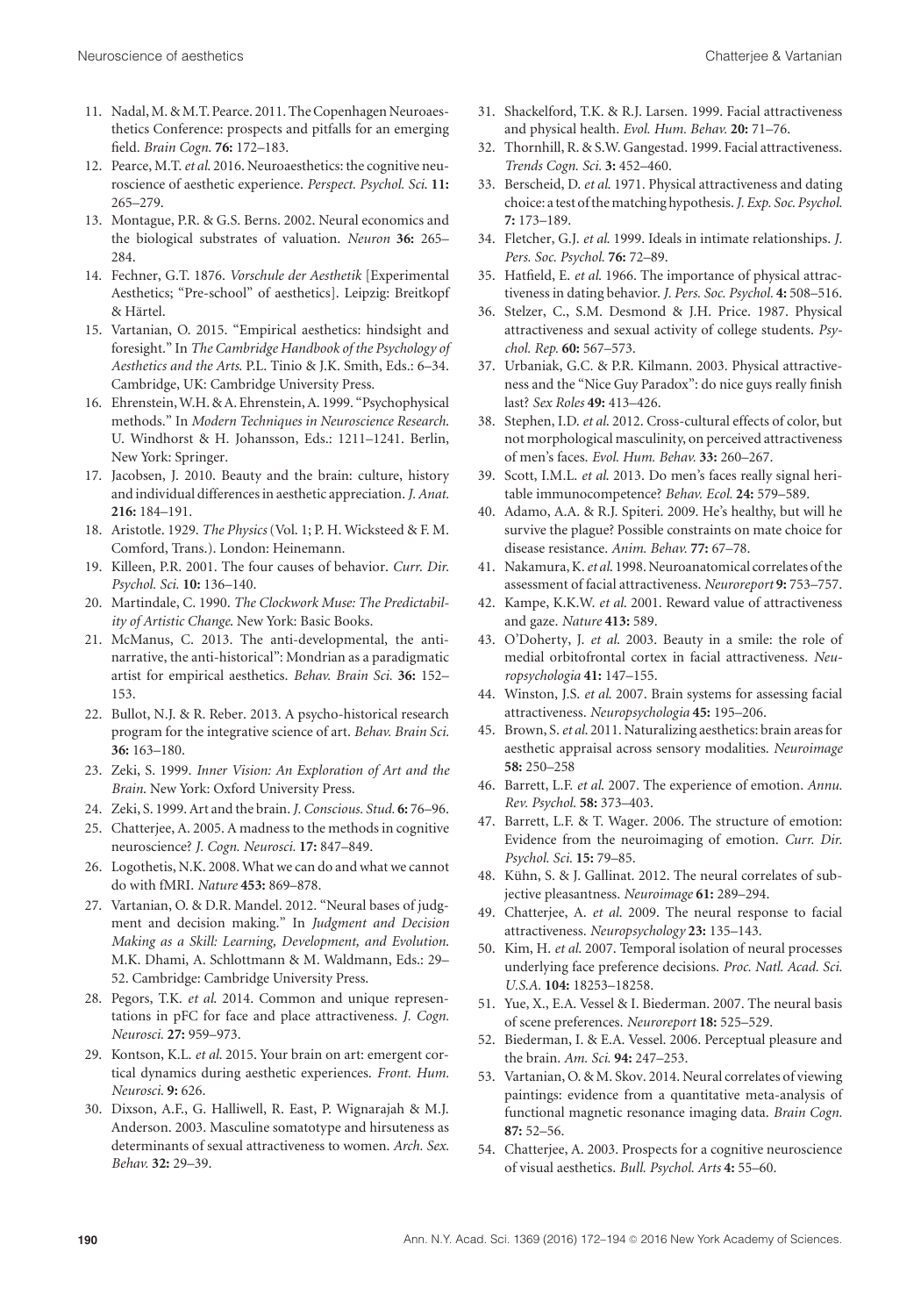- 55. Greenlee, M.W. & P.U. Tse. 2008. "Functional neuroanatomy of the human visual system: A review of functional MRI studies." In *Pediatric Ophthalmology, Neuroophthalmology, Genetics (Essentials in Ophthalmology)*. B. Lorenz & F.-X. Borruat, Eds.: 119–138. New York: Springer.
- 56. Wandell, B.A., S.O. Dumoulin & A.A. Brewer. 2009. "Visual cortex in humans." In *Encyclopedia of Neuroscience*. Vol. 10. L.R. Squire, Ed.: 251–257. Oxford: Academic Press.
- 57. Gross, C.G. 1992. Representation of visual stimuli in inferior temporal cortex. *Philos. Trans. R. Soc. Lond. B Biol. Sci.* **335:** 3–10.
- 58. Cupchik, G.C. *et al*. 2009. Viewing artworks: contributions of cognitive control and perceptual facilitation to aesthetic experience. *Brain Cogn.* **70:** 84–91.
- 59. Fairhall, S.L. & A. Ishai. 2008. Neural correlates of object indeterminacy in art compositions. *Conscious. Cogn.* **17:** 923–932.
- 60. Thakral, P.P. *et al*. 2012. A neural mechanism for aesthetic experience. *Neuroreport* **23:** 310–313.
- 61. Grill-Spector, K. & R. Sayres. 2008. Object recognition: insightsfrom advances infMRI methods.*Curr. Dir. Psychol. Sci.* **17:** 73–79.
- 62. Kanwisher, N. & G. Yovel. 2009. "Cortical specialization for face perception in humans." In *Handbook of Neuroscience for the Behavioral Sciences*. J.T. Cacioppo & G.G. Berntson, Eds.: 841–858. Hoboken, NJ: John Wiley and Sons.
- 63. Epstein, R. & N. Kanwisher. 1998. A cortical representation of the local visual environment. *Nature* **392:** 598–601.
- 64. Bonner, M.F. & A.R. Price 2013. Where is the anterior temporal lobe and what does it do? *J. Neurosci.* **33:** 4213– 4215.
- 65. Patterson, K., P.J. Nestor & T.T. Rogers. 2007. Where do you know what you know? The representation of semantic knowledge in the human brain. *Nat. Rev. Neurosci.* **8:** 976– 987.
- 66. Peelen, M.V. & A. Caramazza. 2012. Conceptual object representations in human anterior temporal cortex. *J. Neurosci.* **32:** 15728–15736.
- 67. Liu, X.*et al*. 2011. Common and distinct networks underlying reward valence and processing stages: a meta-analysis of functional neuroimaging studies*. Neurosci. Biobehav. Rev.* **35:** 1219–1236.
- 68. Gallese, V. *et al*. 1996. Action recognition in the premotor cortex. *Brain* **119**: 593–609.
- 69. Cattaneo, L. & G. Rizzolatti, G. 2009. The mirror neuron system. *Arch. Neurol.* **66:** 557–560.
- 70. Freedberg, D. & V. Gallese. 2007. Motion, emotion and empathy in esthetic experience. *Trends Cogn. Sci.* **11:** 197– 203.
- 71. Umilta, M.A. *et al*. 2012. Abstract art and cortical motor activation: an EEG study. *Front. Hum. Neurosci.* **6:** 311.
- 72. Ticini, L.F. *et al*. 2014. Enhancing aesthetic appreciation by priming canvases with actions that match the artist's painting style. *Front. Hum. Neurosci.* **8:** 391.
- 73. Gallese, V. & D. Friedberg. 2007. Mirror and canonical neurons are crucial elements in esthetic response. *Trends Cogn. Sci.* **11:** 411.
- 74. Martindale, C. 2001. How does the brain compute aesthetic experience? *Gen. Psychol.* **36:** 25–35.
- 75. Newman, G.E. & P. Bloom. 2012. Art and authenticity: the importance of originals in judgments of value. *J. Exp. Psychol. Gen.* **141:** 558–569.
- 76. Leder, H., C-C. Carbon & A-L. Ripsas. 2006. Entitling art: influence of title information on understanding and appreciation of paintings. *Acta Psychol*. **121:** 176–198.
- 77. Millis, K. 2001. Making meaning brings pleasure: the influence of titles on aesthetic experiences. *Emotion* **1:** 320– 329.
- 78. Gerger, G. & Leder, H. 2015. Titles change the esthetic appreciations of paintings. *Front. Hum. Neurosci.* **9:** 464.
- 79. Reber, R., N. Schwarz & P. Winkielman. 2004. Processing fluency and aesthetic pleasure: is beauty in the perceiver's processing experience? *Pers. Soc. Psychol. Rev.* **8:** 364–382.
- 80. Reber, R., P. Winkielman & N. Schwarz. 1998. Effects of perceptual fluency on affective judgments. *Psychol. Sci.* **9:** 45–48.
- 81. Kirk, U.*et al*. 2009.Modulation of aesthetic value by semantic context: an fMRI study. *Neuroimage* **44:** 1125–1132.
- 82. Silveira, S. *et al*. 2015. Is it the picture or is it the frame? An fMRI study on the neurobiology of framing effects. *Front. Hum. Neurosci.* **9:** 528.
- 83. Huang, M. *et al*. 2011. Human cortical activity evoked by the assignment of authenticity when viewing works of art. *Front. Hum. Neurosci.* **5:** 134.
- 84. Lacey, S.*et al*. 2011. Art for reward's sake: visual art recruits the ventral striatum. *Neuroimage* **55:** 420–433.
- 85. Seeley, W.P. 2013. Art, meaning, and perception: a question of methods for a cognitive neuroscience of art. *Br. J. Aesth.* **53:** 443–460.
- 86. Leder, H.*et al*. 2004. A model of aesthetic appreciation and aesthetic judgments. *Br. J. Psychol.* **95:** 489–508.
- 87. Noguchi, Y. & M. Murota. 2013. Temporal dynamics of neural activity in an integration of visual and contextual information in an esthetic preference task. *Neuropsychologia* **51:** 1077–1084.
- 88. Chatterjee, A. 2013. *The Aesthetic Brain: How We Evolved to Desire Beauty and Enjoy Art*. New York: Oxford University Press.
- 89. Zeki, S. *et al*. 2014. The experience of mathematical beauty and its neural correlates. *Front. Hum. Neurosci.* **8**: 68.
- 90. Wang, T. *et al*. 2015. An investigation of the neural substrates of mind wandering induced by viewing traditional Chinese landscape paintings. *Front. Hum. Neurosci.* **8**: 1018.
- 91. Konečni, V.J. 2005. The aesthetic trinity: awe, being moved, thrills. *Bull. Psychol. Arts* **5:** 27–44.
- 92. Cupchik, G.C. 2016. The Aesthetics of Emotion: Up the Down *Staircase oftheMind–Body*. Cambridge: Cambridge University Press.
- 93. Graf, L.K.M. & J.R. Landwehr. 2015. A dual-process perspective on fluency-based aesthetics: the pleasure–interest model of aesthetic liking. *Pers. Soc. Psychol. Rev.* **19:** 395– 410.
- 94. Raichle, M.E. *et al*. 2001. A default mode of brain function. *Proc. Natl. Acad. Sci. U.S.A.* **98:** 676–682.
- 95. Buckner, R.L.*et al*. 2008. The brain's default network. *Ann. N.Y. Acad. Sci.* **1124:** 1–38.
- 96. Christoff, K. *et al*. 2009. Experience sampling during fMRI reveals default network and executive system contributions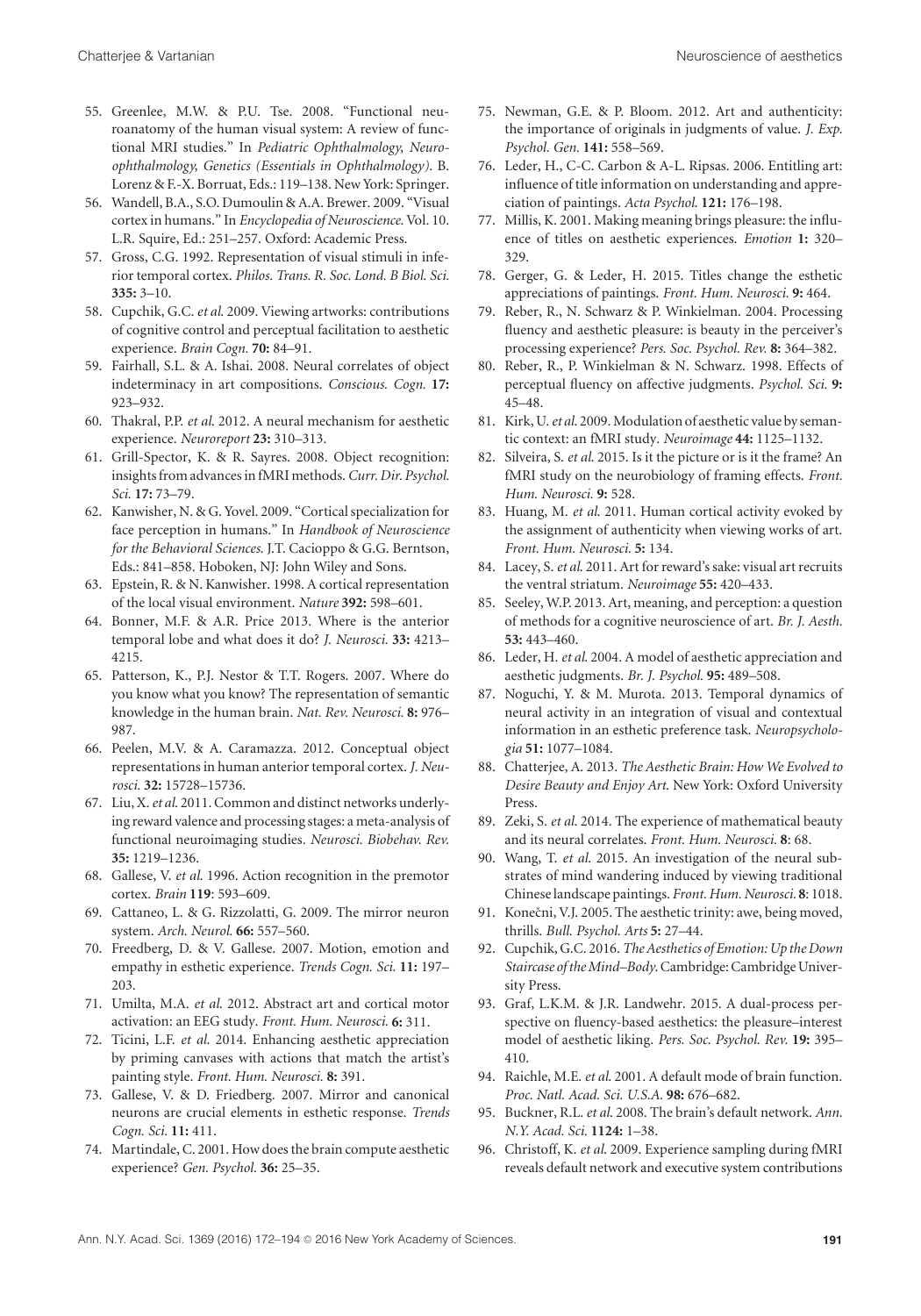to mind wandering. *Proc. Natl. Acad. Sci. U.S.A.* **106:** 8719– 8724.

- 97. Vessel, E.A. *et al*. 2012. The brain on art: intense aesthetic experience activates the default mode network. *Front. Hum. Neurosci.* **6:** 66.
- 98. Vessel, E.A.*et al*. 2013. Art reaches within: aesthetic experience, the self and the defaultmode network. *Front. Neurosci.* **7:** 258.
- 99. Craig, A.D. 2001. Interoception: the sense of the physiological condition of the body. *Curr. Opin. Neurobiol.* **13:** 500–505.
- 100. Mason, M.F. *et al*. 2007. Wandering minds: the default network and stimulus-independent thought. *Science* **315:** 393–395.
- 101. Cela-Conde, C.J. *et al*. 2013. Dynamics of brain networks in the aesthetic appreciation. *Proc. Natl. Acad. Sci. U.S.A.* **110**(Suppl. 2): 10454–10461.
- 102. Roseman, I.J. & C.A. Smith. 2001. "Appraisal theory: overview, assumptions, varieties, controversies." In *Appraisal Processes in Emotion: Theory, Methods, Research*. S.R. Klaus *et al*., Eds.: 3–19. Oxford: Oxford University Press.
- 103. Silvia, P.J. 2012. "Human emotions and aesthetic experience." In *Aesthetic Science: Connecting Minds, Brains, and Experience*. A. Shimamura & S. Palmer, Eds.: 250–275. Oxford: Oxford University Press.
- 104. Ikeda, T.*et al*. 2015. Color harmony represented by activity in the medial orbitofrontal cortex and amygdala. *Front. Hum. Neurosci.* **9:** 382.
- 105. Ishizu, T. & S. Zeki. 2011. Toward a brain-based theory of beauty. *PLoS One* **6:** e21852.
- 106. Vartanian, O. & V. Goel. 2004. Neuroanatomical correlates of aesthetic preference for paintings. *Neuroreport* **15:** 893– 897.
- 107. Jacobsen, T. *et al*. 2005. Brain correlates of aesthetic judgments of beauty. *Neuroimage* **29:** 276–285.
- 108. Jacobs, R.H.A.H., R. Renken & F.W. Corneilissen. 2012. Neural correlates of visual aesthetics—beauty as the coalescence of stimulus and internal state. *PLoS One* **7:** e31248.
- 109. Vartanian, O. *et al*. 2013. Impact of contour on aesthetic judgments and approach–avoidance decisions in architecture. *Proc. Natl. Acad. Sci. U.S.A.* **110**(Suppl. 2): 10446– 10453.
- 110. Ishizu, T. & S. Zeki. 2015. A neurobiological enquiry into the origins of our experience of the sublime and beautiful. *Front. Hum. Neurosci.* **8**: 891.
- 111. Cela-Conde, C.J. *et al*. 2009. Sex-related similarities and differences in the neural correlates of beauty*. Proc. Natl. Acad. Sci. U.S.A.* **106:** 3847–3852.
- 112. Ishai, A. 2007. Sex, beauty and the orbitofrontal cortex. *Int. J. Psychophysiol.* **63:** 181–185.
- 113. Kranz, F. & A. Ishai. 2006. Face perception is modulated by sexual preference. *Curr. Biol.* **16:** 63–68.
- 114. Thornhill, R. & S.W. Gangestad. 1999. Facial attractiveness. *Trends Cogn. Sci.* **3:** 452–460.
- 115. Hönekopp, J. 2006. Once more: is beauty in the eye of the beholder? Relative contributions of private and shared taste to judgments of facial attractiveness. *J. Exp. Psychol. Hum. Percept. Perform.* **32:** 199–209.
- 116. Vartanian, O. *et al*. 2013. Middle temporal gyrus encodes individual differences in perceived facial attractiveness. Psy*chol. Aesthet. Creat. Arts* **7:** 38–47.
- 117. Weiner, K. & K. Grill-Spector. 2013. Neural representations of faces and limbs neighbor in human high-level visual cortex: evidence for a new organization principle. *Psychol. Res.* **77:** 74–97.
- 118. Vessel, E.A. & N. Rubin. 2010. Beauty and the beholder: highly individual taste for abstract, but not real-world images. *J. Vis.* **10:** 18.
- 119. Hekkert, P. & P.C.W. van Wieringen. 1996. The impact of level of expertise on the evaluation of original and altered versions of post-impressionistic paintings. *Acta Psychol*. **94:** 117–131.
- 120. Nodine, C.F., P.J. Locher & E.A. Krupinski. 1993. The role of formal art training and perception and aesthetic judgment of art compositions. *Leonardo* **26:** 219–227.
- 121. Leder, H. *et al*. 2012. How art is appreciated. *Psychol. Aesthet. Creat. Arts* **6:** 2–10.
- 122. Silvia, P.J. 2009. Looking past pleasure: anger, confusion, disgust, pride, surprise and other unusual aesthetic emotions. *Psychol. Aesthet. Creat. Arts* **3:** 48–51.
- 123. Pihko, E. *et al*. 2011. Experiencing art: the influence of expertise and painting abstraction level. *Front. Hum. Neurosci.* **5:** 94.
- 124. Else, J.E., J. Ellis & E. Orme. 2015. Art expertise modulates the emotional response to modern art, especially abstract: an ERP investigation. *Front. Hum. Neurosci.* **9:** 525.
- 125. Pang, C.Y. *et al*. 2013. Electrophysiological correlates of looking at paintings and its association with art expertise*. Biol. Psychol.* **93:** 246–254.
- 126. Wiesmann, M. & A. Ishai. 2011. Expertise reduces neural cost but does not modulate repetition suppression. *Cogn. Neurosci.* **2:** 57–65.
- 127. Kirk, U. *et al*. 2009. Brain correlates of aesthetic expertise: a parametric fMRI study. *Brain Cogn.* **69:** 306–315.
- 128. Tolstoy, L. 1899. *What Is Art?* New York: Crowell & Co.
- 129. Collingwood, R.G. 1958. *The Principles of Art*. Oxford: Oxford University Press.
- 130. Osaka, N. *et al*. 2012. Neural correlates of delicate sadness: an fMRI study based on the neuroaesthetics of Noh masks. *Neuroreport* **23:** 26–29.
- 131. Munar, E. *et al*. 2012. Lateral orbitofrontal cortex involvement in initial negative aesthetic impression formation. *PLoS One* **7:** e38152.
- 132. Era, V.,M. Candidi & S.M. Aglioti. 2015. Subliminal presentation of emotionally negative vs positive primes increases the perceived beauty of target stimuli. *Exp. Barin Res.* **233:** 3271–3281.
- 133. Sachs, M.E., A. Damasio & A. Habibi. 2015. The pleasures of sad music: a systematic review. *Front. Hum. Neurosci.* **9:** 404.
- 134. Gallese V. & M. Guerra. 2012. Embodying movies: embodied simulation and film studies. *Cinema* **3:** 183–210.
- 135. Gallese, V. 2011. Embodied simulation theory: Imagination and narrative. *Neuropsychoanalysis* **13:** 196–200.
- 136. Berridge, K.C., T.E. Robinson & J.W. Aldridge. 2009. Dissecting components of reward: 'liking', 'wanting', and learning. *Curr. Opin. Pharmacol.* **9:** 65–73.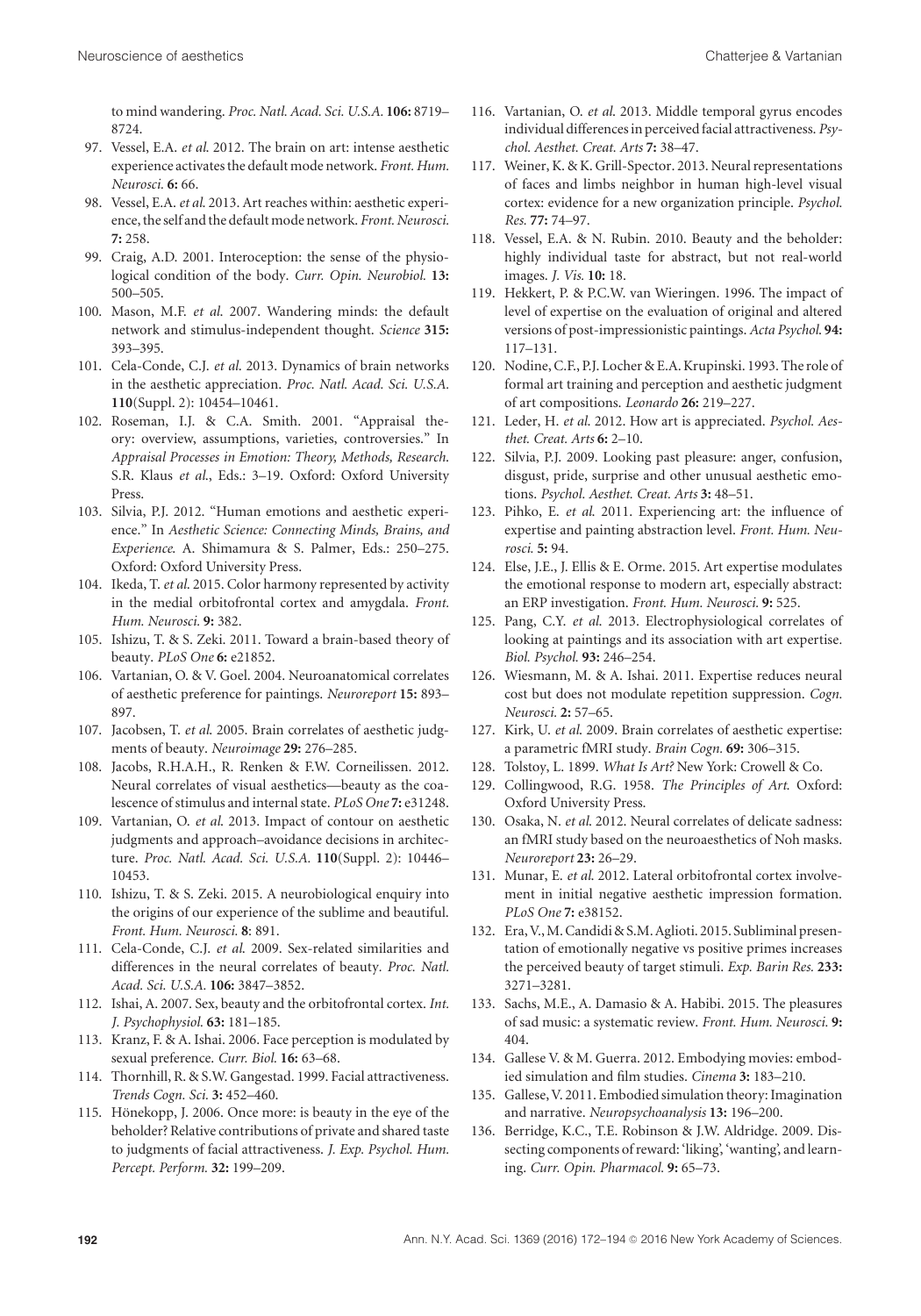- 137. Berridge, K.C. & M.L. Kringelbach. 2015. Pleasure systems in the brain. *Neuron* **86:** 646–664.
- 138. Berridge, K.C. 1995. Food reward: brain substrates of wanting and liking. *Neurosci. Biobehav. Rev.* **20:** 1–25.
- 139. Ortony, A., G.C. Clore & A. Collins. 1988. *The Cognitive Structure of Emotions*. Cambridge: Cambridge University Press.
- 140. Leder, H. *et al*. 2014. What makes an art expert? Emotion and evaluation in art appreciation. *Cogn. Emot.* **28:** 1137– 1147.
- 141. Cavanagh, P. 2005. The artist as neuroscientist. *Nature* **434:** 301–307.
- 142. Zeki, S. & M. Lamb. 1994. The neurology of kinetic art. *Brain* **117:** 607–636.
- 143. Tinbergen, N. 1954. *Curious Naturalist*. New York: Basic Books.
- 144. Ramachandran, V.S. & H. Hirstein. 1999. The science of art: a neurological theory of aesthetic experience. *J. Conscious. Stud.* **6:** 15–51.
- 145. Conway, B.R. & M.S. Livingstone. 2007. Perspectives on science and art. *Curr. Opin. Neurobiol.* **17:** 476– 482.
- 146. Ungerleider, L.G. & M. Mishkin. 1982. "Two cortical visual systems." In *Analysis of Visual Behavior*. D.J. Ingle *et al*., Eds.: 549–586. Cambridge, MA: MIT Press.
- 147. Livingstone, M. 2002. *Vision and Art: The Biology of Seeing*. New York: Abrams.
- 148. Chatterjee, A. 2004. The neuropsychology of visual artists. *Neuropsychologia* **42:** 1568–1583.
- 149. Chatterjee, A. 2009. "Prospects for a neuropsychology of art." In *Neuroaesthetics*. M. Skov & O. Vartanian, Eds.: 131– 143. Amityville, NY: Baywood Publishing Company.
- 150. Zaidel, D. 2005. *Neuropsychology of Art*. New York: Psychology Press.
- 151. Bogousslavsky, J. & F. Boller. 2005. *Neurological Disorders in Famous Artists*. Basel, Switzerland: Karger.
- 152. Chatterjee, A. *et al*. 2010. The assessment of art attributes. *Empir. Stud. Arts* **28:** 207–222.
- 153. Chatterjee, A. *et al*. 2011. Artistic production following brain damage: a study of three artists. *Leonardo* **44:** 405– 410.
- 154. Gardner, H. 1975. *The Shattered Mind. The Person After Brain Damage*. New York: Alfred A. Knopf.
- 155. Sherwood, K. 2012. How a cerebral hemorrhage altered my art. *Front. Hum. Neurosci.* **6:** 55.
- 156. Heller, W. 1994. "Cognitive and emotional organization of the brain: influences on the creation and perception of art." In *Neuropsychology*. D. Zaidel, Ed.: 271–292. New York: Academic Press.
- 157. Zaimov, K. *et al*. 1969. Aphasie chez un peintre. *Encephale* **58:** 377–417.
- 158. Brown, J. 1977. *Mind, Brain, and Consciousness: The Neuropsychology of Cognition*. New York: Academic Press.
- 159. Miller, B.L. *et al*. 1998. Emergence of artistic talent in frontotemporal dementia. *Neurology* **51:** 978–982.
- 160. Sacks, O. 1995. "The landscape of his dreams." In *An Anthropologist on Mars*. pp. 153–187. New York: Alfred A. Knopf.
- 161. Lythgoe, M. *et al*. 2005. Obsessive, prolific artistic output following subarachnoid hemorrhage. *Neurology* **64:** 397– 398.
- 162. Chatterjee, A. 2006. The neuropsychology of visual art: conferring capacity. *Int. Rev. Neurobiol.* **74:** 39–49.
- 163. Selfe, L. 1977. *Nadia. A Case of Extraordinary Drawing Ability in an Autistic Child*. New York: Academic Press.
- 164. Kwon, J. *et al*. 2003. Neural correlates of clinical symptoms and cognitive dysfunctions in obsessive–compulsive disorder. *Psychiatry Res*. **122:** 37–47.
- 165. Miller, B. & C. Hou. 2004. Portraits of artists: emergence of visual creativity in dementia. *Arch. Neurol.* **61:** 842–844.
- 166. Maurer, K. & D. Prvulovic. 2004. Paintings of an artist with Alzheimer's disease: visuoconstructive deficits during dementia. *J. Neural Transm.* **111:** 235–245.
- 167. Crutch, S.*et al*. 2001. Some workmen can blame their tools: artistic change in an individual with Alzheimer's disease. *Lancet* **347:** 1096–1098.
- 168. van Buren, B. *et al*. 2013. Changes in painting styles of two artists with Alzheimer's disease. *Psychol. Aesthet. Creat. Arts* **7:** 89–94.
- 169. Garrels, G. 1995. Three toads in the garden: line, color, and form. In *Willem de Kooning: The Late Paintings, The 1980s*. pp. 9–37, San Francisco Museum of Modern Art and Walker Arts Center.
- 170. Cattaneo, Z.*et al*. 2014. The world can look better: enhancing beauty experience with brain stimulation. *Soc. Cogn. Affect. Neurosci.* **9:** 1713–1721.
- 171. Cela-Conde, C.J. *et al*. 2004. Activation of the prefrontal cortex in the human visual aesthetic perception . *Proc. Natl. Acad. Sci. U.S.A.* **101:** 6321–6325.
- 172. Tinio, P.P.L. 2013. From artistic creation to aesthetic reception: the mirror model of art. *Psychol. Aesthet. Creat. Arts* **7:** 265–275.
- 173. Locher, P.J. 2010. "How does a visual artist create an artwork?" In *Cambridge Handbook of Creativity*. J. Kaufman & R. Sternberg, Eds.: 131–144. Cambridge: Cambridge University Press.
- 174. Vartanian, O. 2015. "Neuroimaging studies of making aesthetic products." In Art, Aesthetics and the Brain. J.P. Huston *et al*., Eds.: 174–185. Oxford: Oxford University Press.
- 175. Limb, C.J. & A.R. Braun. 2008. Neural substrates of spontaneous musical performance: an fMRI study of jazz improvisation. *PLoS One* **3:** e1679.
- 176. Shah, C. *et al*. 2013. Neural correlates of creative writing: an fMRI study. *Hum. Brain Mapp.* **34:** 1088–1101.
- 177. Ellamil, M. *et al*. 2012. Evaluative and generative modes of thought during the creative process. *Neuroimage* **59:** 1783– 1794.
- 178. Nadal, M. *et al*. 2009. "Constraining hypotheses on the evolution of art and aesthetic appreciation." In *Neuroaesthetics*. M. Skov & O. Vartanian, Eds.: 103–129. Amityville, NY: Baywood Publishing Company.
- 179. Huston, J.P. *et al.*, Eds. 2015. *Art, Aesthetics and the Brain*. Oxford: Oxford University Press.
- 180. Okanoya, K. 2004. The Bengalese finch: a window on the behavioral neurobiology of birdsong syntax. *Ann. N.Y. Acad. Sci.* **1016:** 724–735.